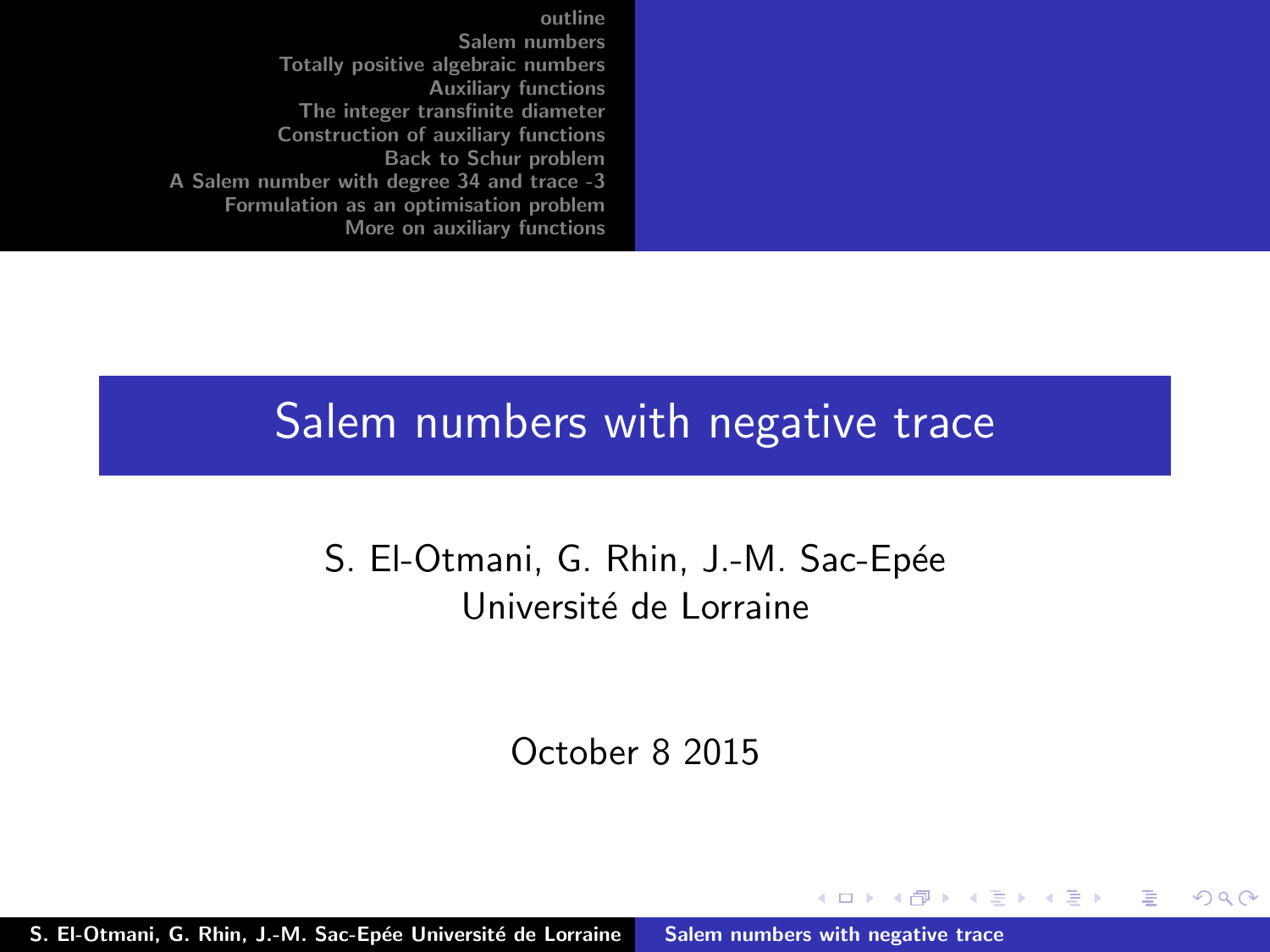#### [outline](#page-1-0)

<span id="page-1-0"></span>[Salem numbers](#page-2-0) [Totally positive algebraic numbers](#page-11-0) [Auxiliary functions](#page-16-0) [The integer transfinite diameter](#page-20-0) [Construction of auxiliary functions](#page-24-0) [Back to Schur problem](#page-28-0) [A Salem number with degree 34 and trace -3](#page-31-0) [Formulation as an optimisation problem](#page-37-0) [More on auxiliary functions](#page-44-0)

#### [Salem numbers](#page-2-0)

[Totally positive algebraic numbers](#page-11-0)

[Auxiliary functions](#page-16-0)

[The integer transfinite diameter](#page-20-0)

[Construction of auxiliary functions](#page-24-0)

[Back to Schur problem](#page-28-0)

[A Salem number with degree 34 and trace -3](#page-31-0)

[Formulation as an optimisation problem](#page-37-0)

[More on auxiliary functions](#page-44-0)

 $4.11 \times 4.60 \times 4.72 \times$ 

 $2Q$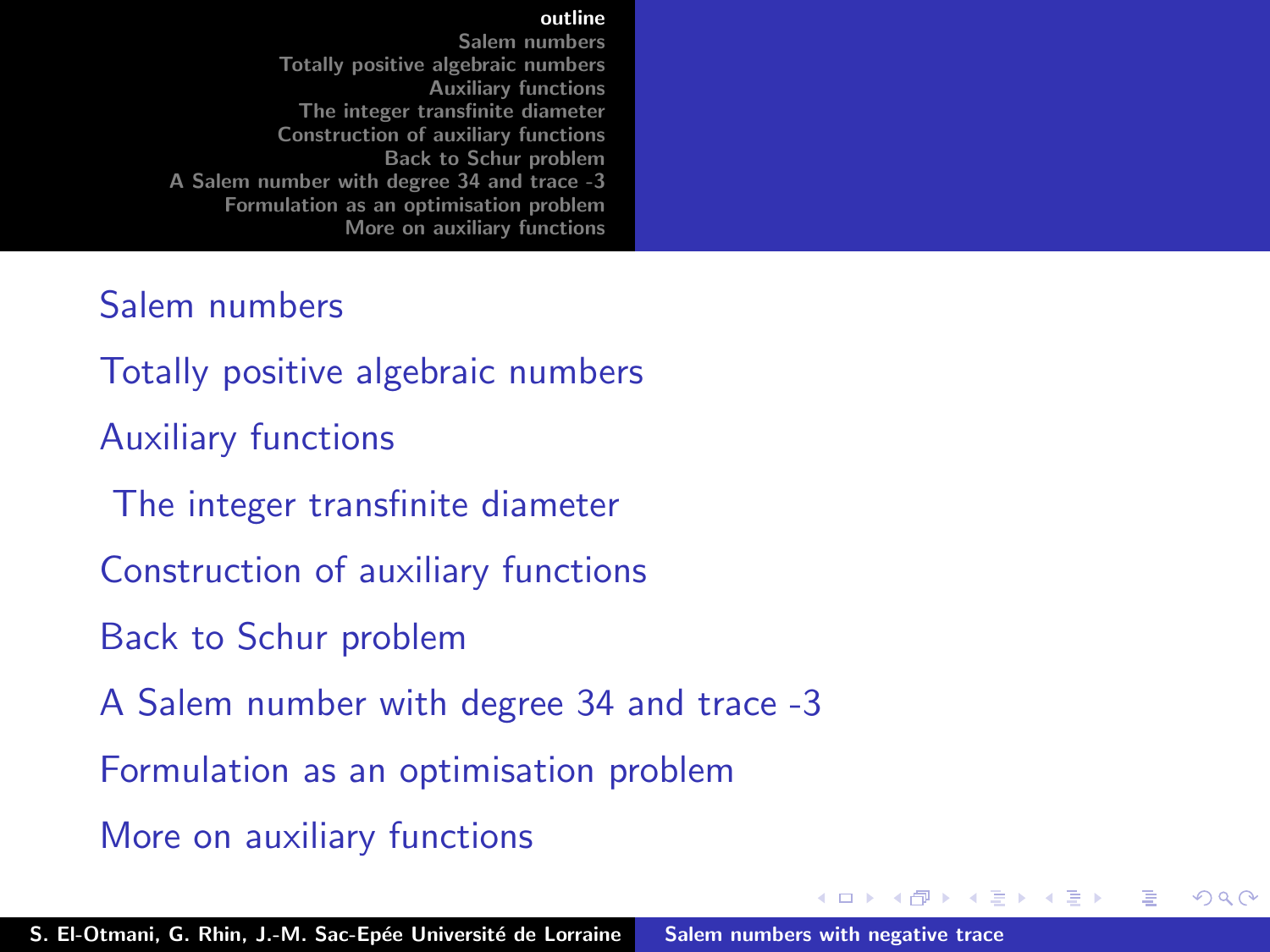## <span id="page-2-0"></span>Definition

A Salem number is an algebraic integer  $\tau > 1$  of degree  $2d\geq$  4, all of whose conjugates, apart from  $\tau$  and  $\tau^{-1}$ , have modulus 1. Its minimal polynomial  $Q = z^{2d} + b_1 z^{2d-1} + \cdots$ is reciprocal:  $z^{2d} Q(1/z) = Q(z)$ .

K ロ ⊁ K 倒 ≯ K ミ ⊁ K ミ ≯

 $2Q$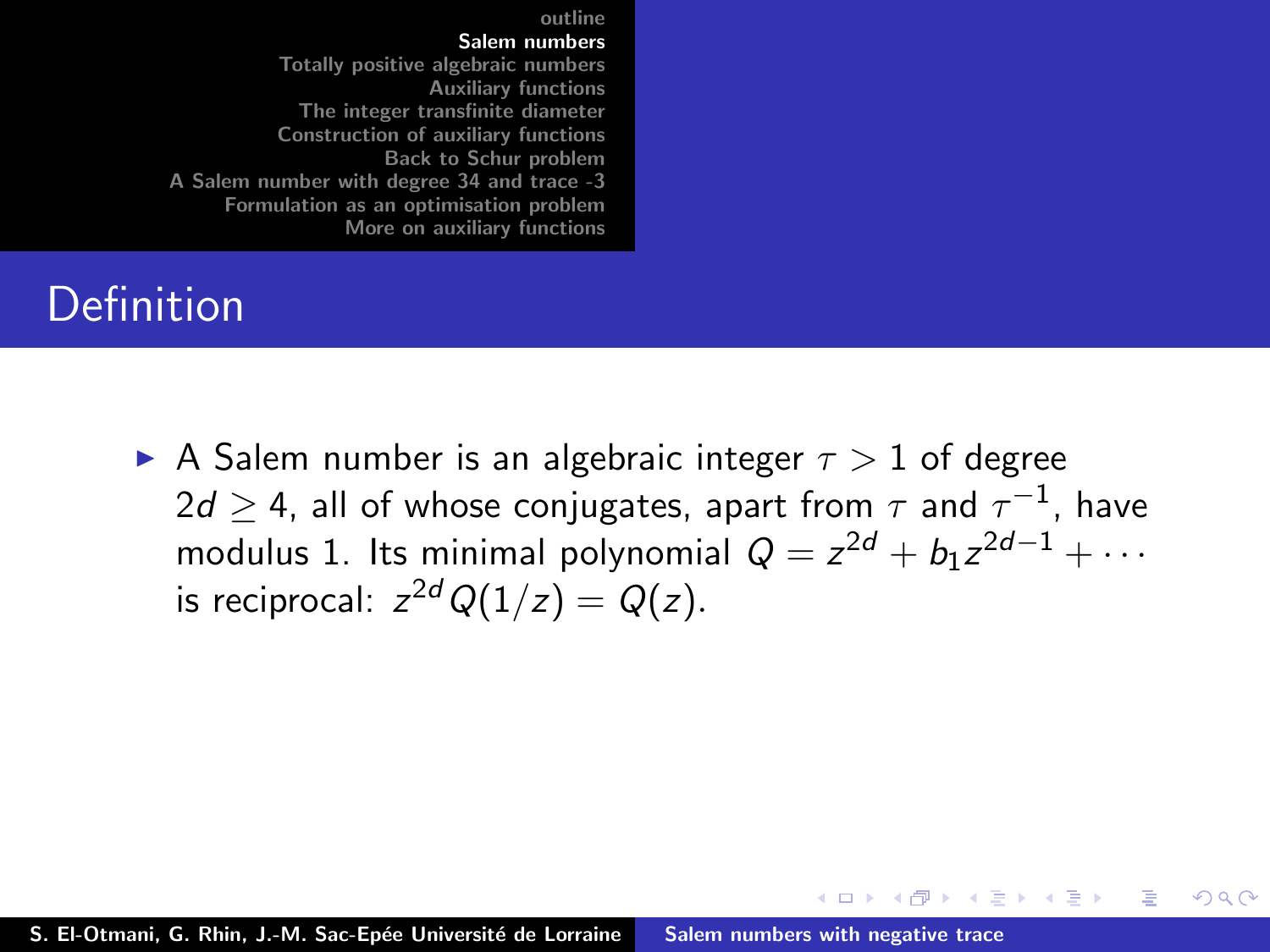## **Definition**

- A Salem number is an algebraic integer  $\tau > 1$  of degree  $2d\geq$  4, all of whose conjugates, apart from  $\tau$  and  $\tau^{-1}$ , have modulus 1. Its minimal polynomial  $Q = z^{2d} + b_1 z^{2d-1} + \cdots$ is reciprocal:  $z^{2d} Q(1/z) = Q(z)$ .
- $\triangleright$  The smallest known Salem number is 1.176280818 root of

K ロ ⊁ K 倒 ≯ K ミ ⊁ K ミ ≯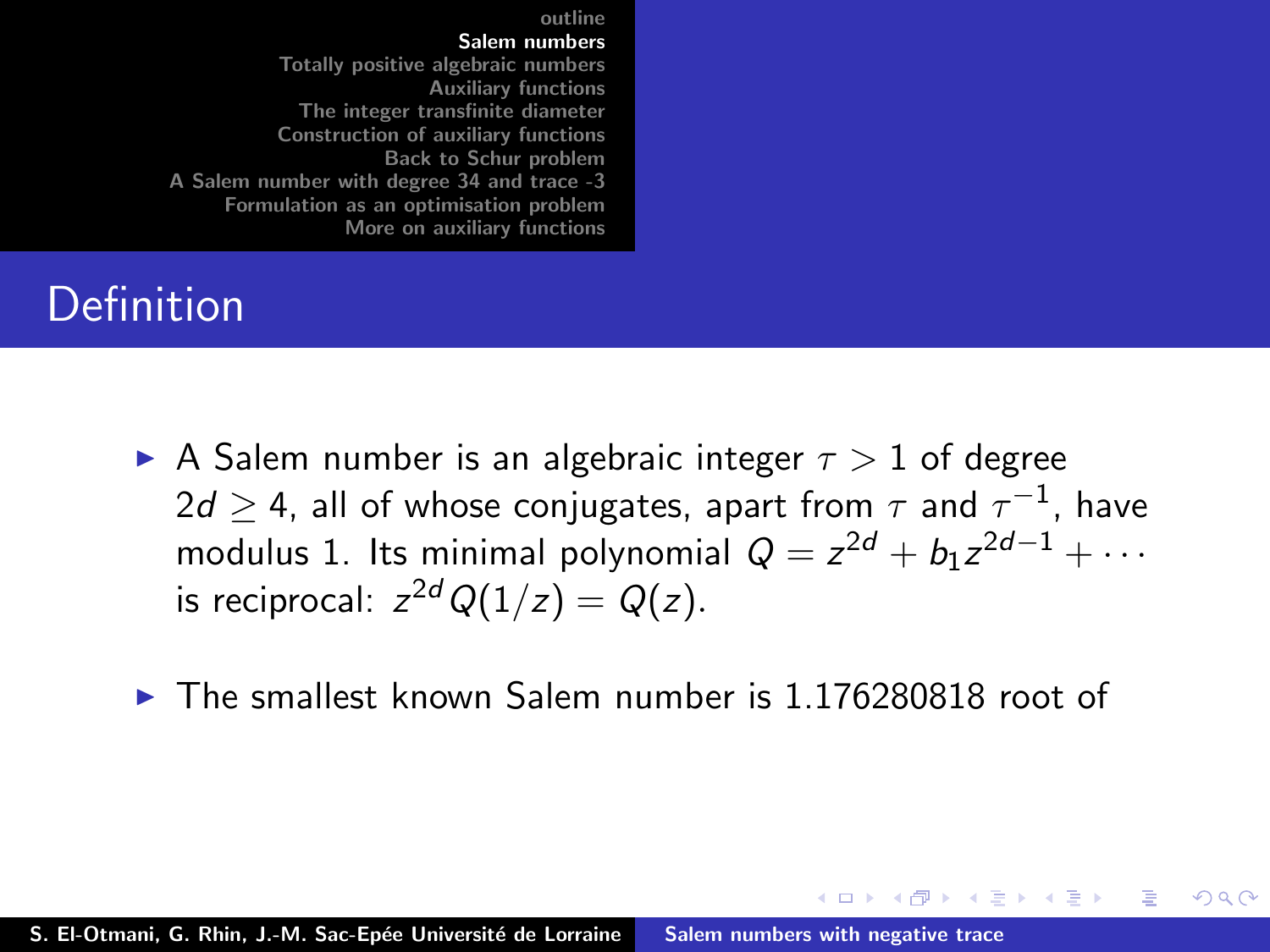## **Definition**

- A Salem number is an algebraic integer  $\tau > 1$  of degree  $2d\geq$  4, all of whose conjugates, apart from  $\tau$  and  $\tau^{-1}$ , have modulus 1. Its minimal polynomial  $Q = z^{2d} + b_1 z^{2d-1} + \cdots$ is reciprocal:  $z^{2d} Q(1/z) = Q(z)$ .
- $\triangleright$  The smallest known Salem number is 1.176280818 root of

$$
\blacktriangleright \text{ Lehmer's } L(x) = z^{10} + z^9 - z^7 - z^6 - z^5 - z^4 - z^3 + z + 1.
$$

K ロ ⊁ K 倒 ≯ K ミ ⊁ K ミ ≯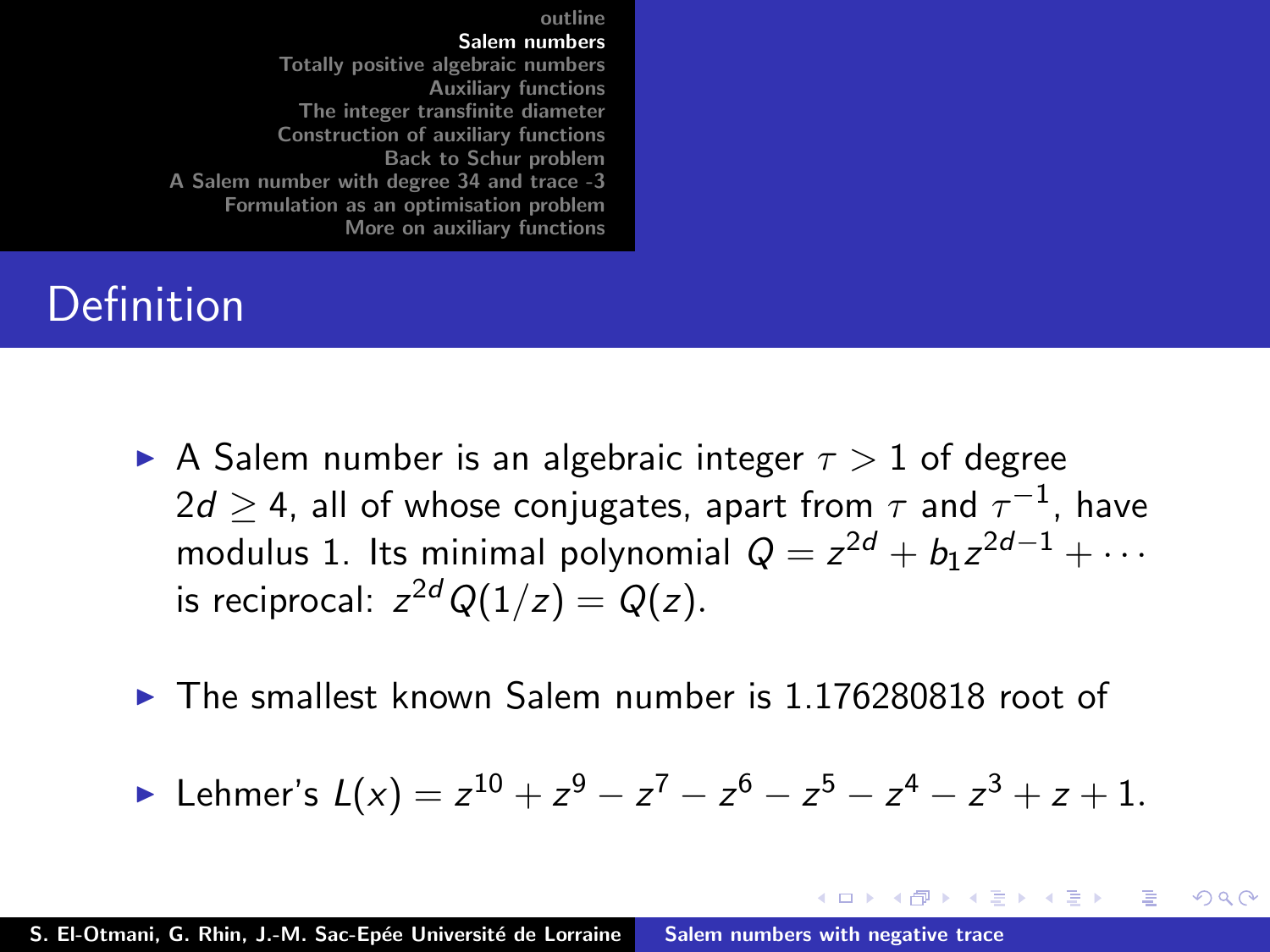#### Salem numbers with negative trace

#### $\triangleright$  Do there exist Salem numbers with negative trace  $\lt -1$ ?

K ロ ⊁ K 倒 ≯ K ミ ⊁ K ミ ≯

 $2Q$ 

后

S. El-Otmani, G. Rhin, J.-M. Sac-Epée Université de Lorraine [Salem numbers with negative trace](#page-0-0)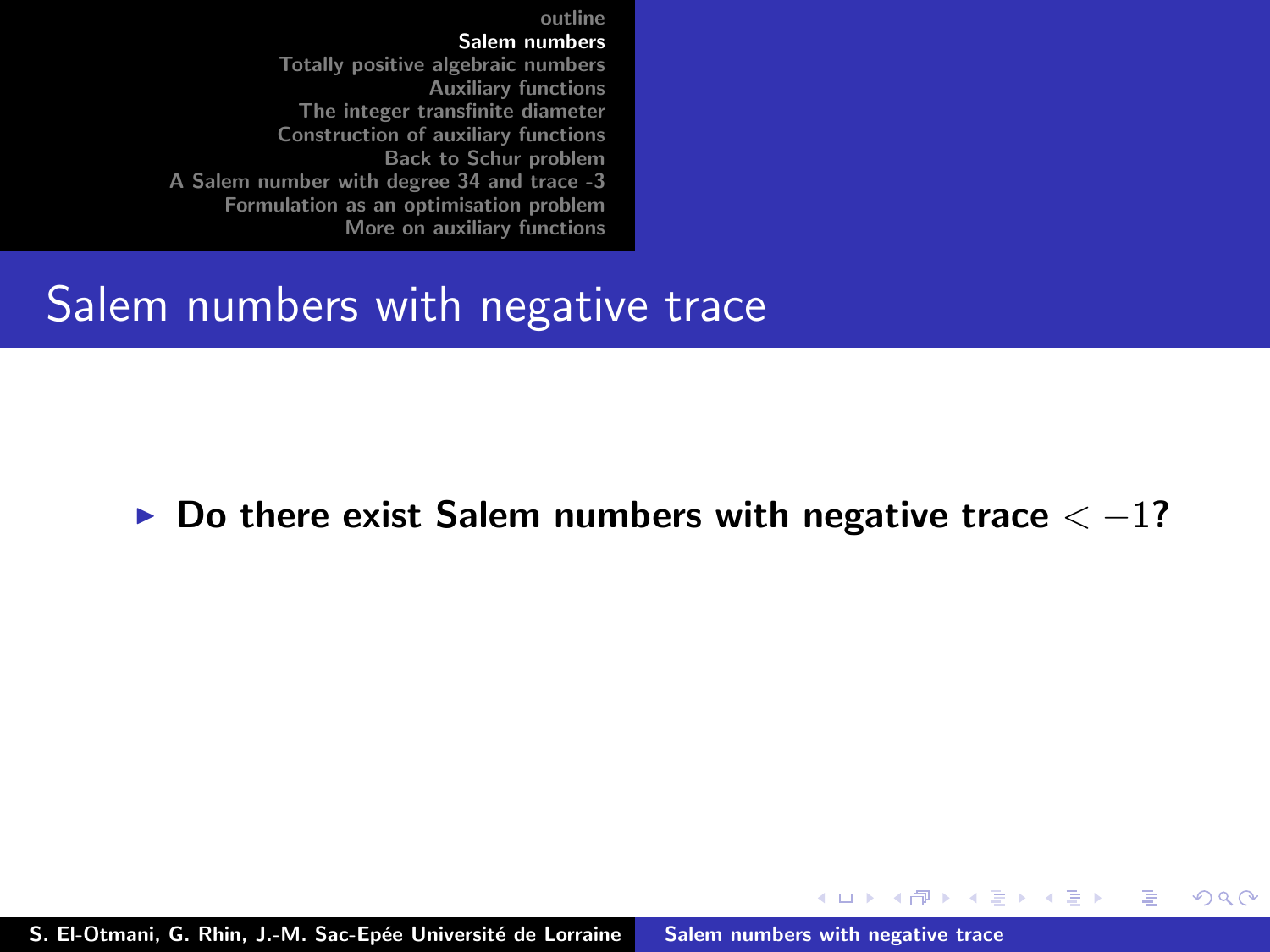#### Salem numbers with negative trace

- $\triangleright$  Do there exist Salem numbers with negative trace  $\lt -1$ ?
- $\triangleright$  Theorem J. McKee and C. J. Smyth (2005). For every negative integer  $-T$ , there is a Salem number of trace  $-T$ and degree at most  $\exp(\frac{22 + 4T\log T}{n})$ .

イロメ イタメ イラメ

i al T≣ira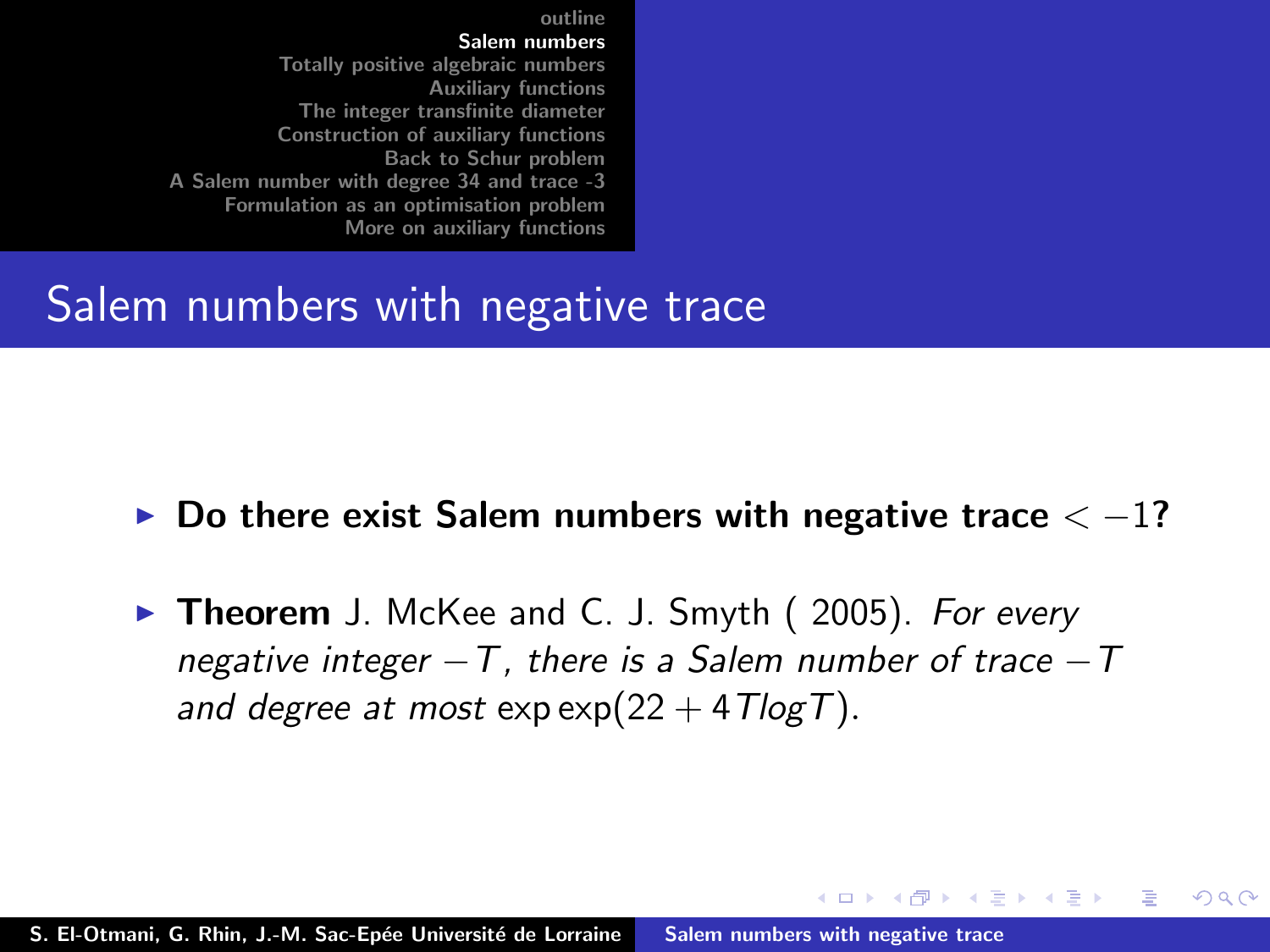#### **Results**

 $\triangleright$  Known results with "small degree":

S. El-Otmani, G. Rhin, J.-M. Sac-Epée Université de Lorraine [Salem numbers with negative trace](#page-0-0)

メロメ メタメ メミメ メミメ

重

 $2Q$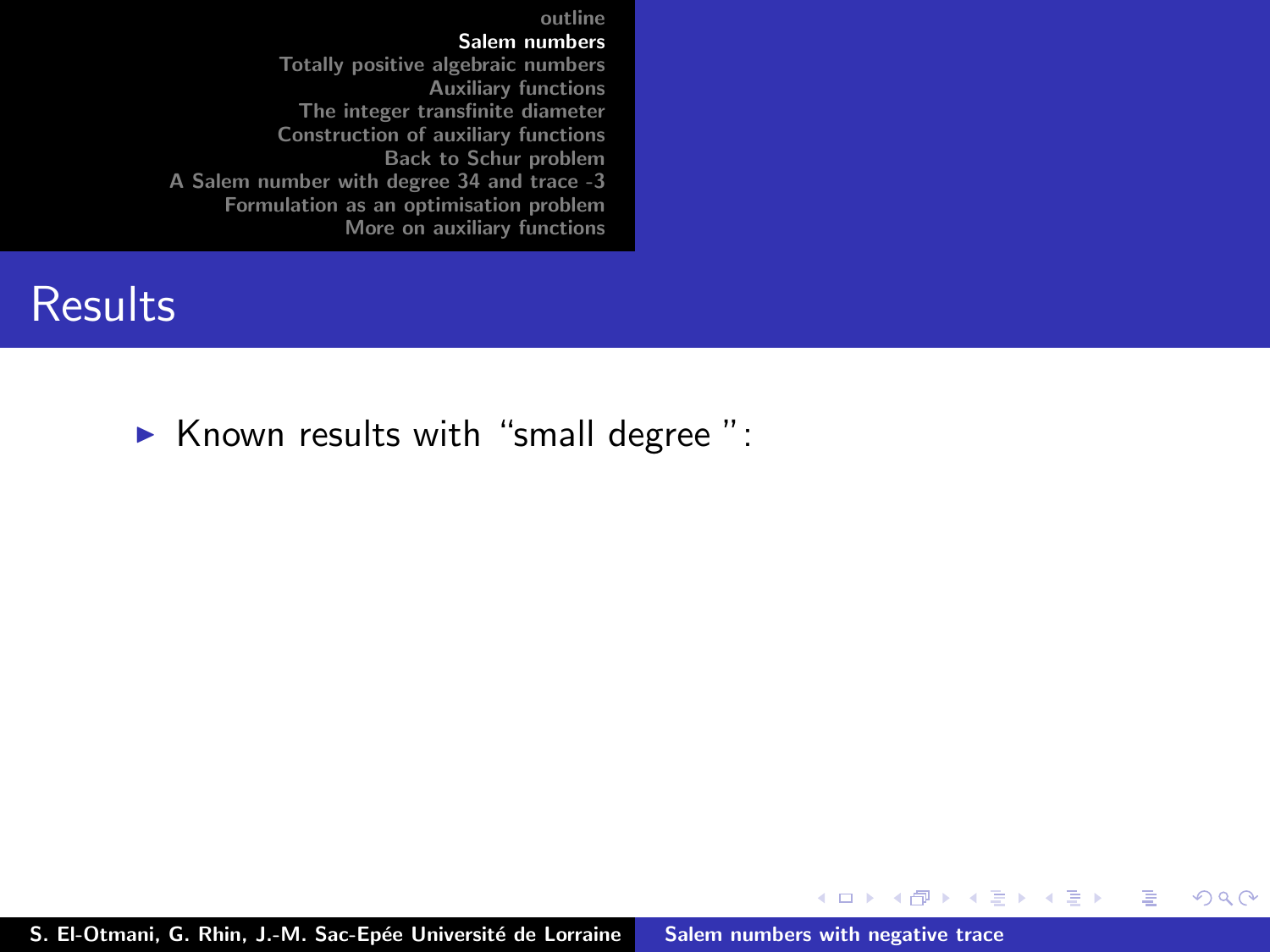#### **Results**

- $\triangleright$  Known results with "small degree":
- ▶ J. McKee and C. J. Smyth (2004) : A Salem number with trace −2 and degree 20.

K ロ ⊁ K 倒 ≯ K ミ ⊁ K ミ ≯

 $2Q$ 

扂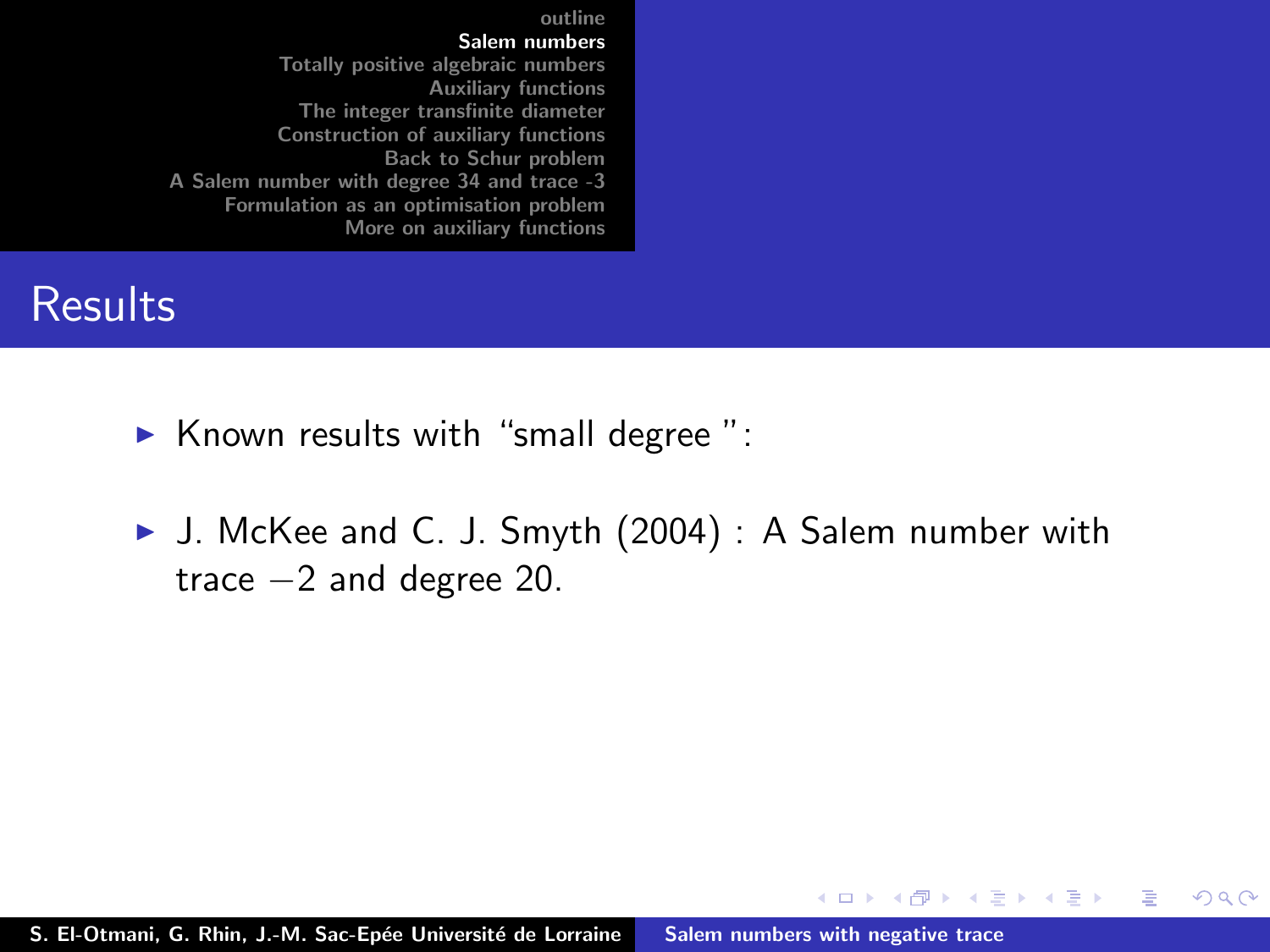#### **Results**

- $\triangleright$  Known results with "small degree":
- ▶ J. McKee and C. J. Smyth (2004) : A Salem number with trace −2 and degree 20.
- <sup>I</sup> J. McKee (2011) : A Salem number with trace −3 and degree 54.

K ロ ⊁ K 倒 ≯ K ミ ⊁ K ミ ≯

 $2Q$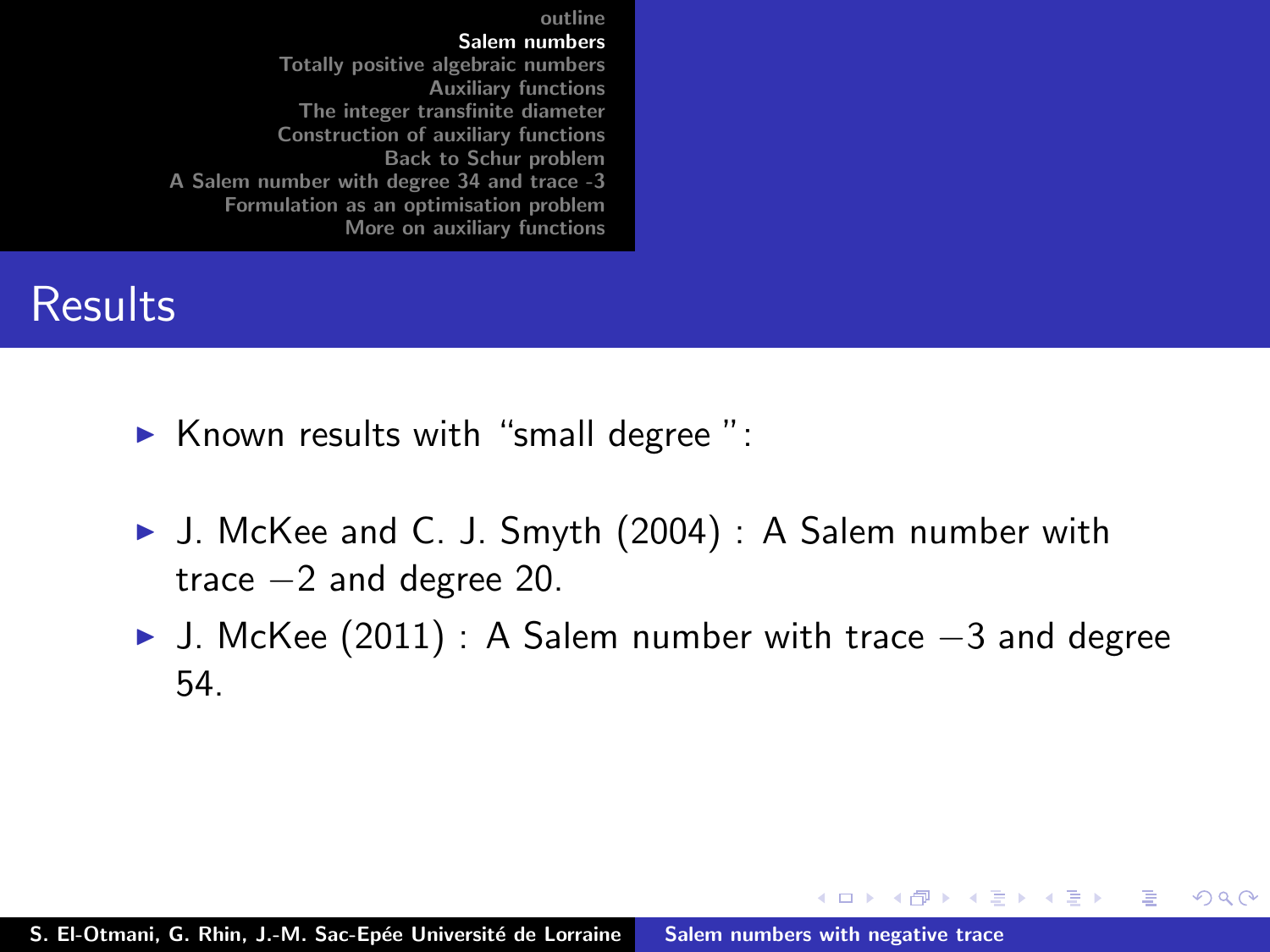#### **Results**

- $\triangleright$  Known results with "small degree":
- ▶ J. McKee and C. J. Smyth (2004) : A Salem number with trace −2 and degree 20.
- <sup>I</sup> J. McKee (2011) : A Salem number with trace −3 and degree 54.

メロメ メ御 メメ ミメ メミメ

 $2Q$ 

 $\triangleright$  New: A Salem number with trace  $-3$  and degree 34.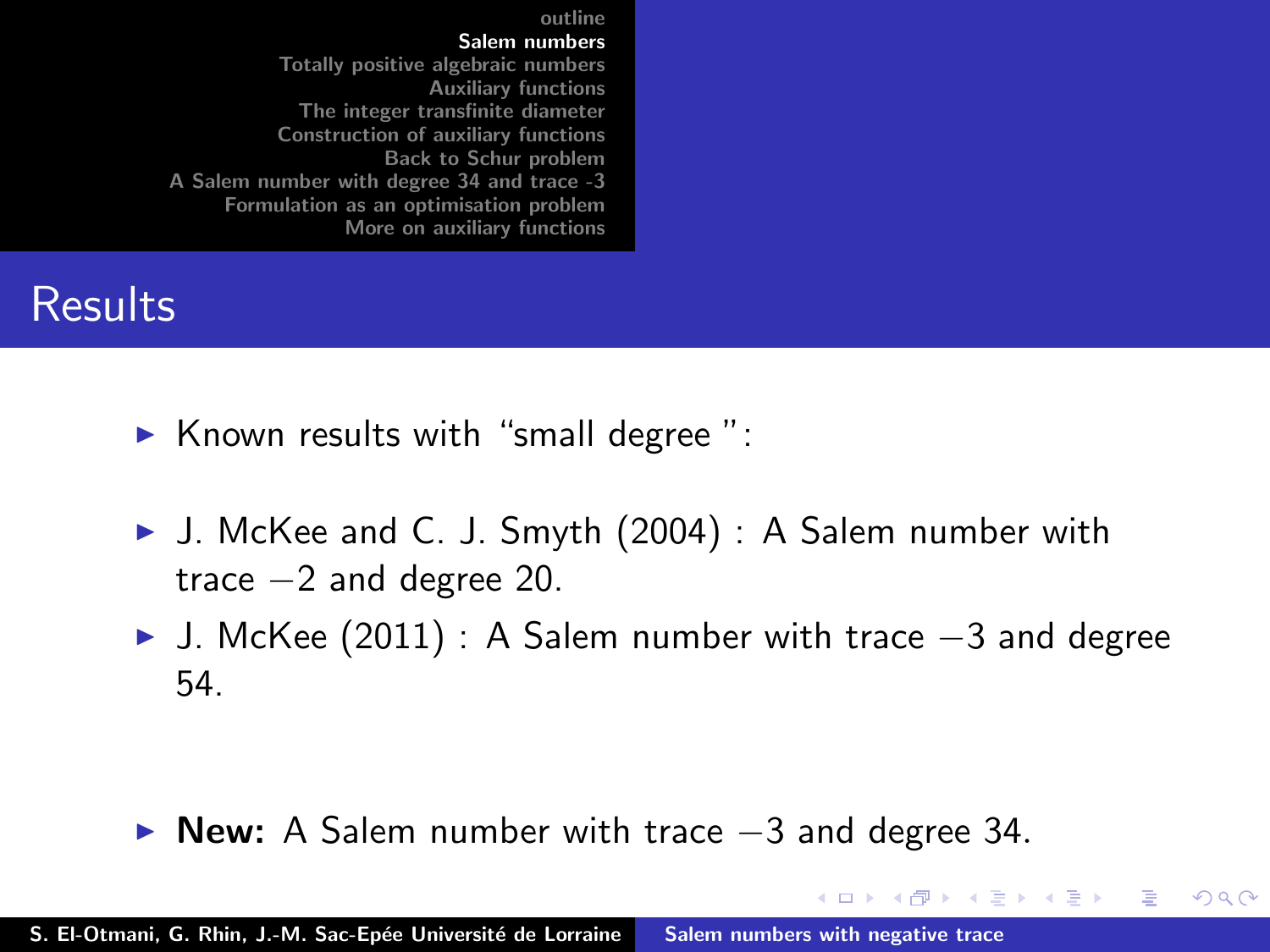## <span id="page-11-0"></span>Relation between Salem numbers and totally positive algebraic integers.

► By  $x = z + 1/z + 2$  we get  $P \in \mathbb{Z}[x]$ , a totally positive polynomial with degree  $d$  whose all roots but one are  $<$  4. Its trace is  $2d - b_1$ .

 $4.11 \times 4.60 \times 4.72 \times$ 

ia ⊞is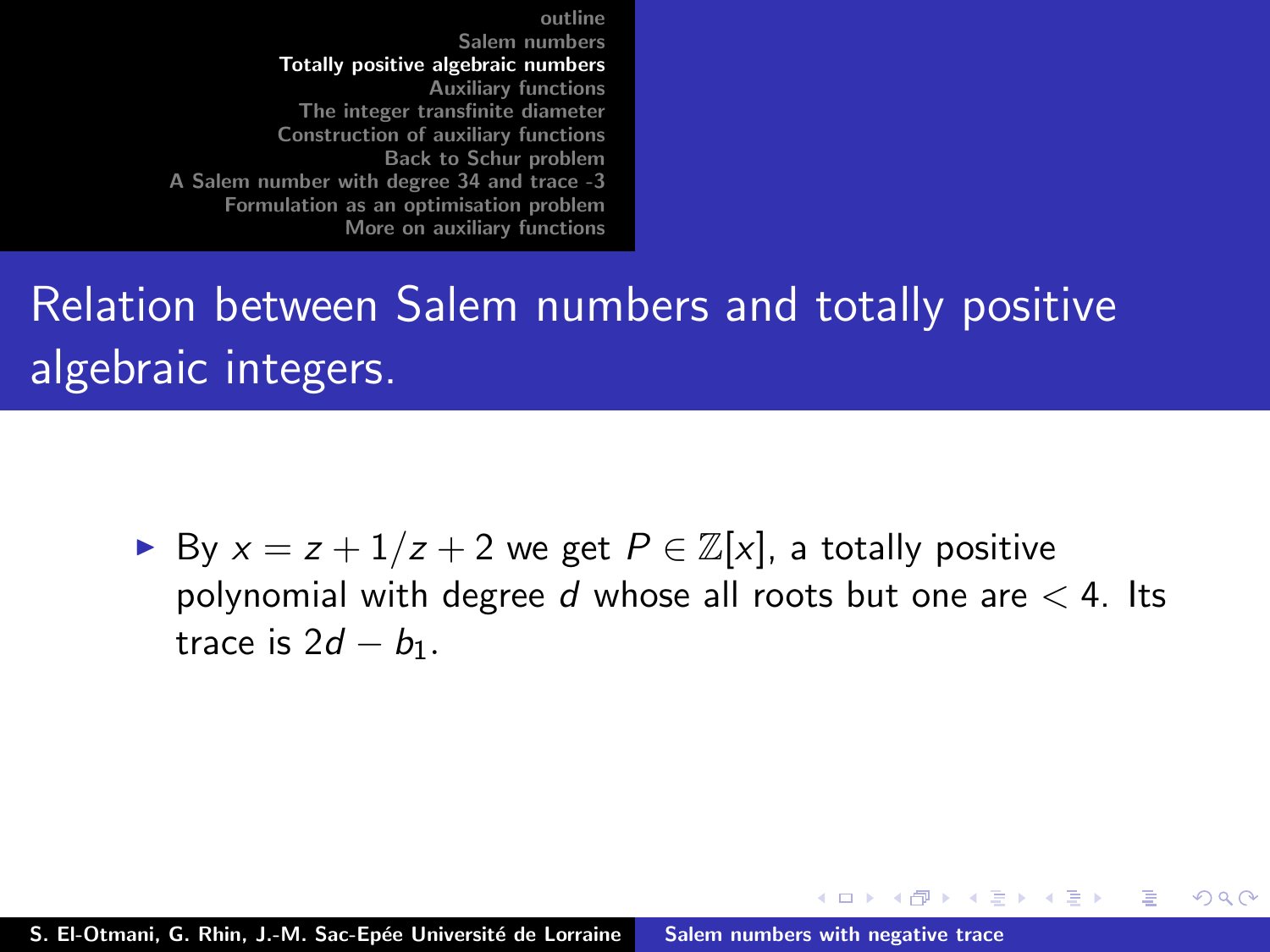# Relation between Salem numbers and totally positive algebraic integers.

► By  $x = z + 1/z + 2$  we get  $P \in \mathbb{Z}[x]$ , a totally positive polynomial with degree  $d$  whose all roots but one are  $<$  4. Its trace is  $2d - b_1$ .

 $4.11 \times 4.60 \times 4.72 \times$ 

ia ⊞is

へのへ

 $\triangleright$  For fixed  $b_1$  find minimal possible d.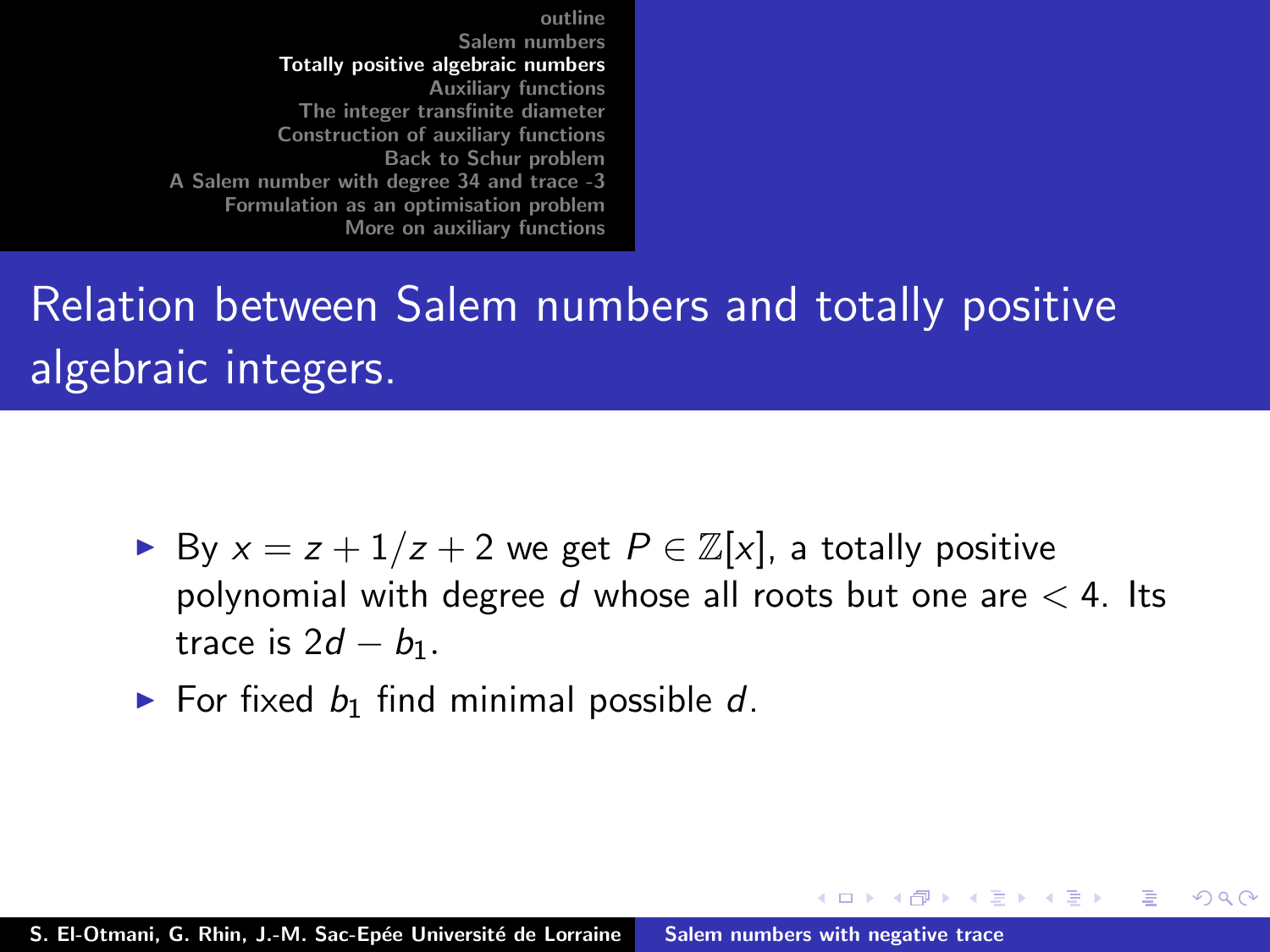# Relation between Salem numbers and totally positive algebraic integers.

► By  $x = z + 1/z + 2$  we get  $P \in \mathbb{Z}[x]$ , a totally positive polynomial with degree  $d$  whose all roots but one are  $<$  4. Its trace is  $2d - b_1$ .

 $4.11 \times 4.60 \times 4.72 \times$ 

ia ⊞is

- $\triangleright$  For fixed  $b_1$  find minimal possible d.
- $\blacktriangleright$  For  $b_1$  and d fixed find P.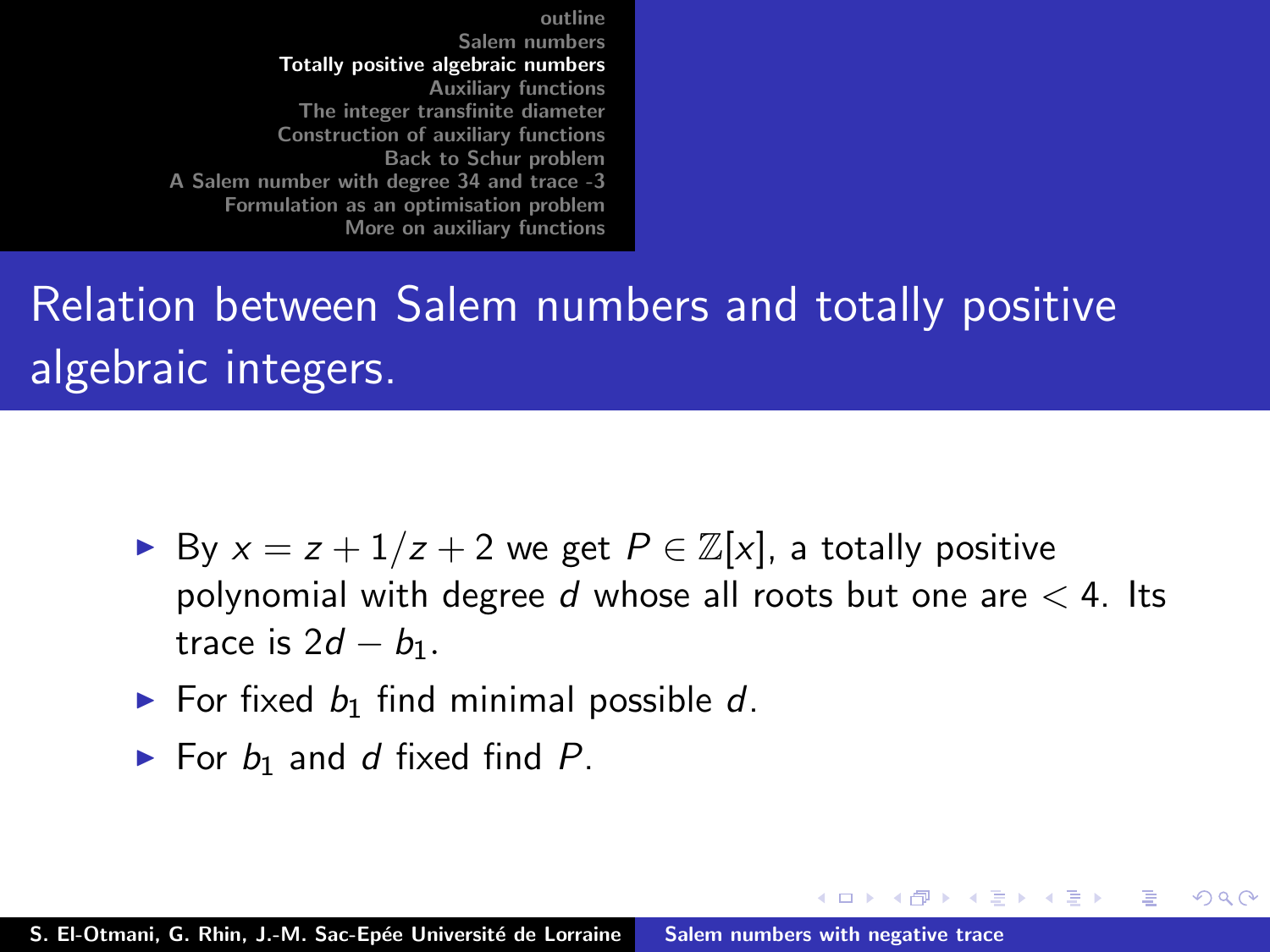## The Schur-Siegel-Smyth problem

## $\blacktriangleright$  The absolute trace of P is  $T(P) = \frac{\text{trace } P}{\text{deg } P}$ .

S. El-Otmani, G. Rhin, J.-M. Sac-Epée Université de Lorraine [Salem numbers with negative trace](#page-0-0)

イロト イ押 トイモト イモト

 $2Q$ 

扂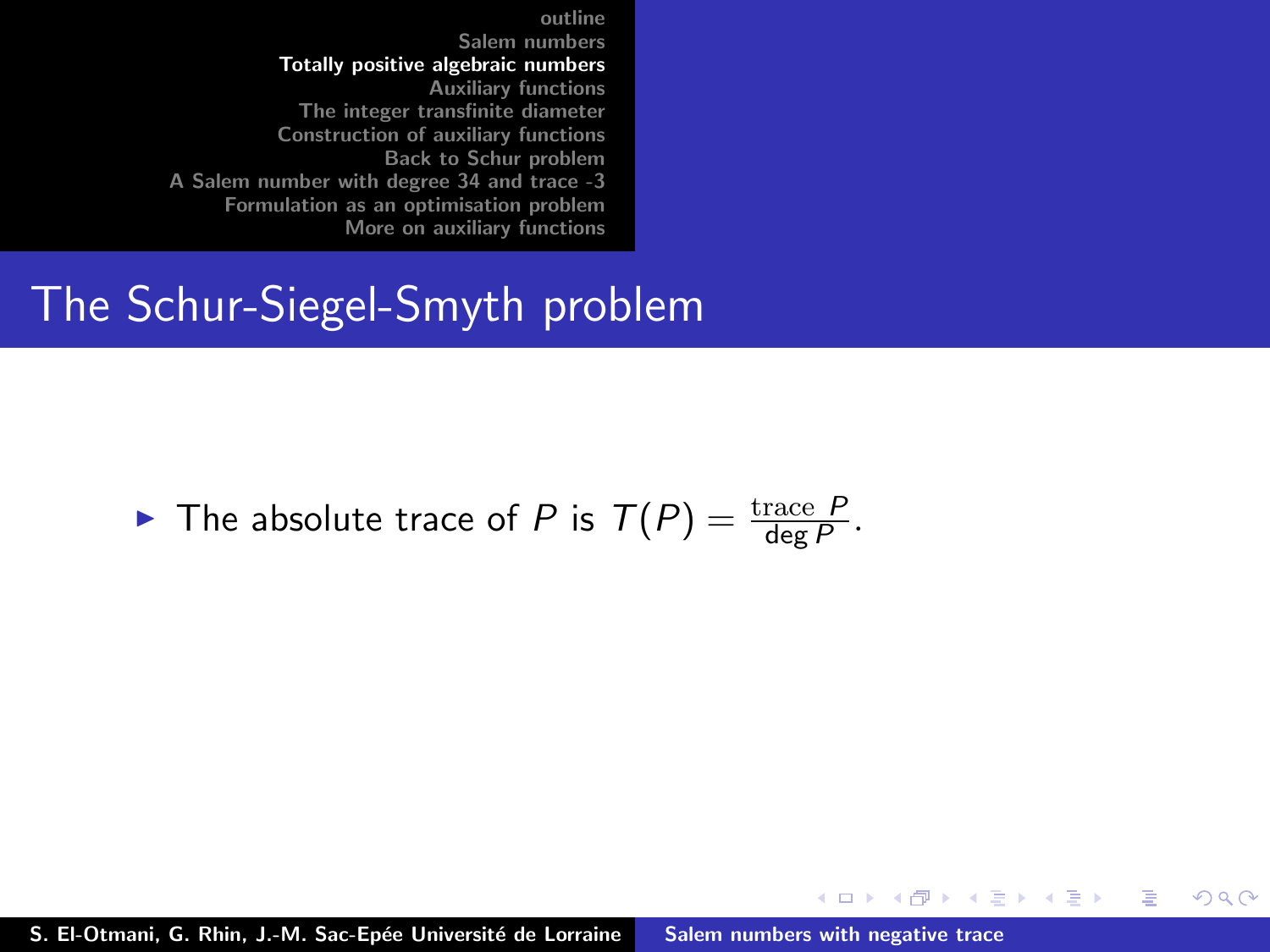## The Schur-Siegel-Smyth problem

 $\blacktriangleright$  The absolute trace of P is  $T(P) = \frac{\text{trace } P}{\text{deg } P}$ .

 $\triangleright$  The Schur-Siegel-Smyth trace problem: is 2 a limit point of the set of all such rational numbers?

メロメ メ御 メメ ミメ メミメ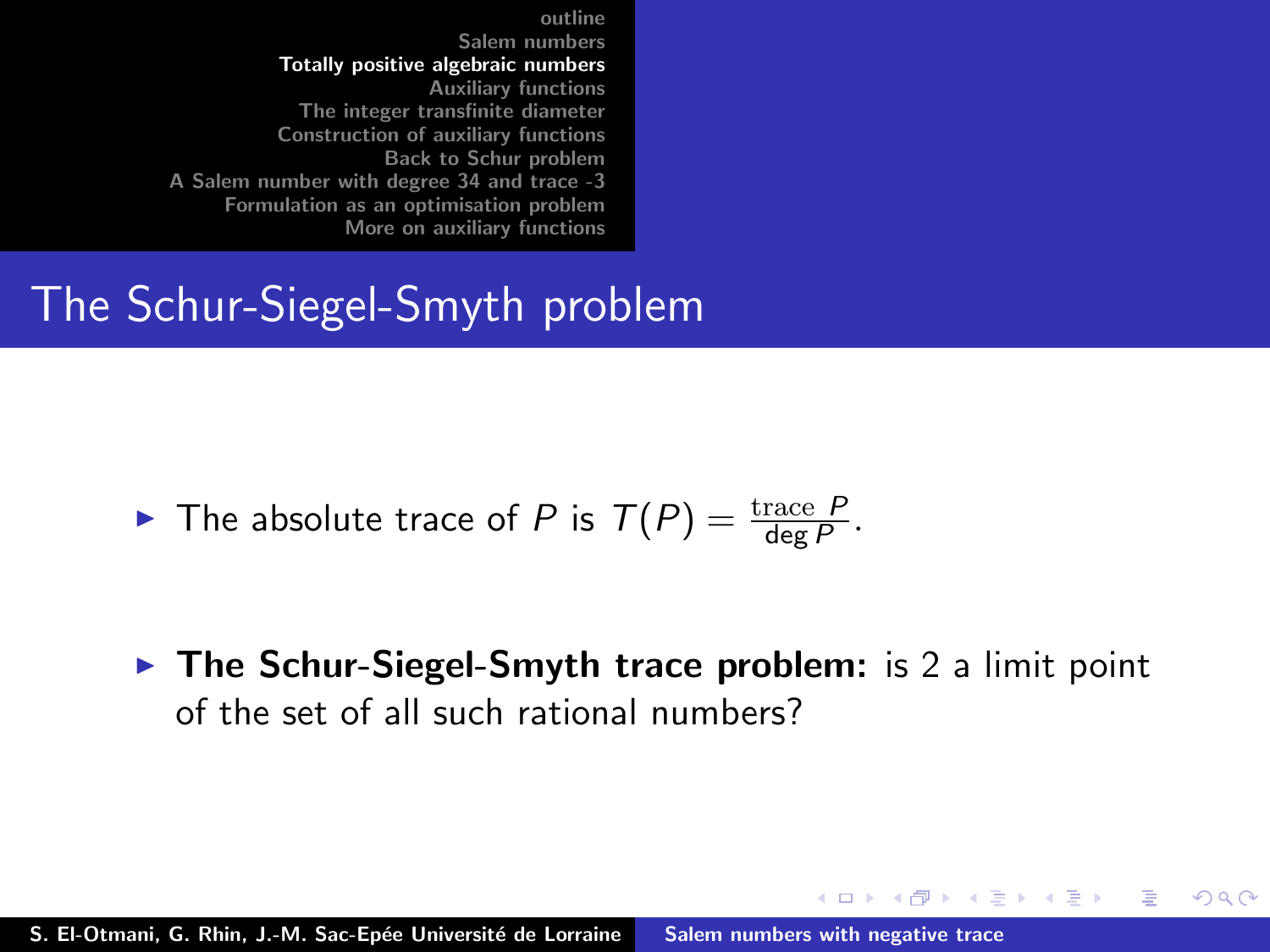#### <span id="page-16-0"></span>The method of explicit auxiliary functions

 $\blacktriangleright$  This method was introduced by C.J. Smyth(1984). Define f on  $(0, \infty)$ :

$$
f(x) = x - \sum_{1 \leq j \leq J} e_j \log(|Q_j(x)| \geq m,
$$

K ロ ⊁ K 倒 ≯ K ミ ⊁ K ミ ≯

 $2Q$ 

with  $e_j > 0$  and  $Q_j \in \mathbb{Z}[x]^*$ .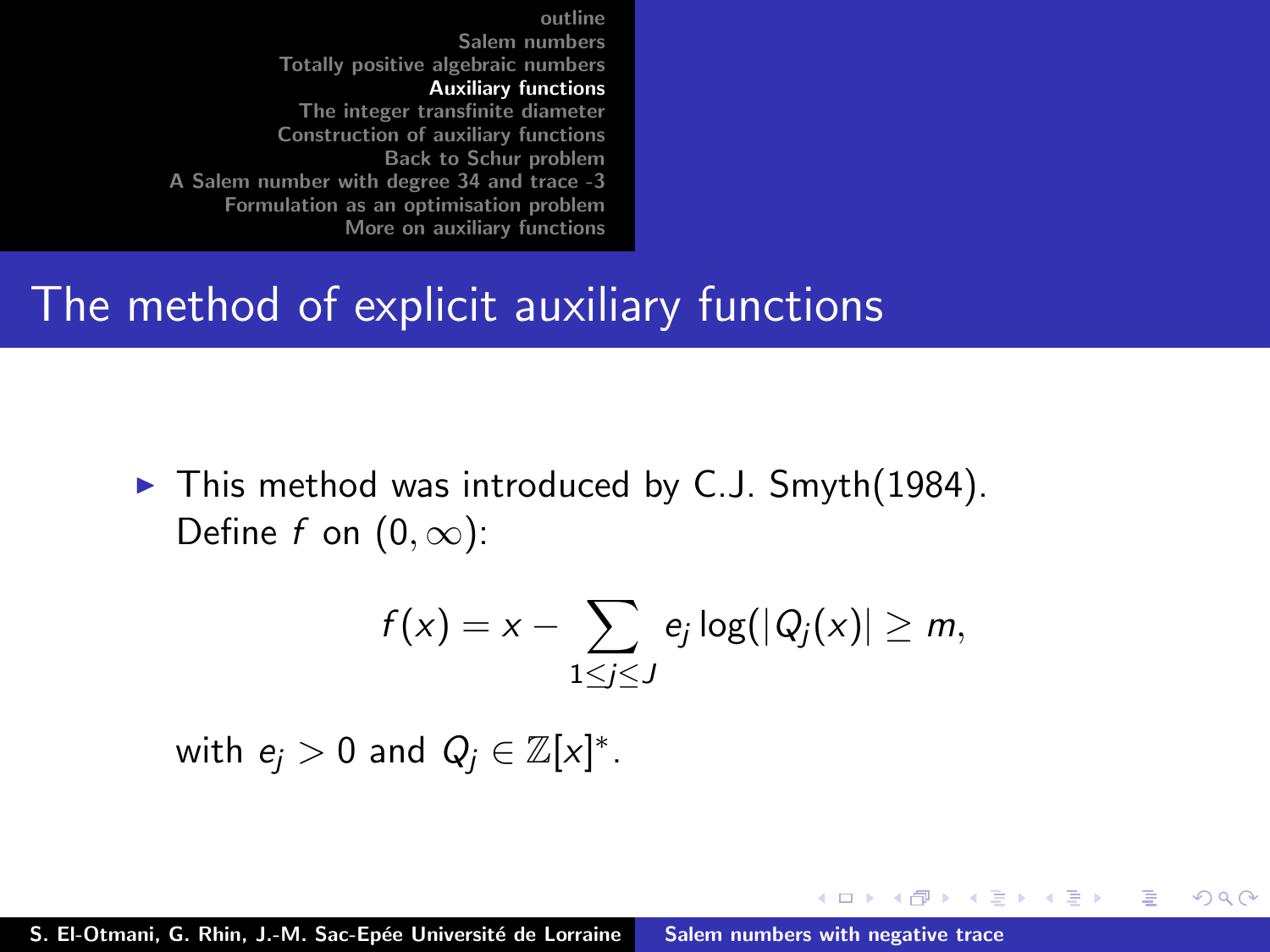### The method of explicit auxiliary functions

In Let  $\alpha$  be a totally positive algebraic integer with conjugates  $\alpha_1, \ldots, \alpha_d$  and P its minimal polynomial which does not divide any  $Q_j$ , so  $\mathsf{Res}(P,Q_j)\in \mathbb{Z}^*$  , then summing on  $\alpha_i$ 

$$
\operatorname{trace}(\alpha) \geq md + \sum_{1 \leq j \leq J} e_j \log(|\operatorname{Res}(P, Q_j)|).
$$

メロメ メ御 メメ ミメ メミメ

へのへ

Then  $T(P) > m$ .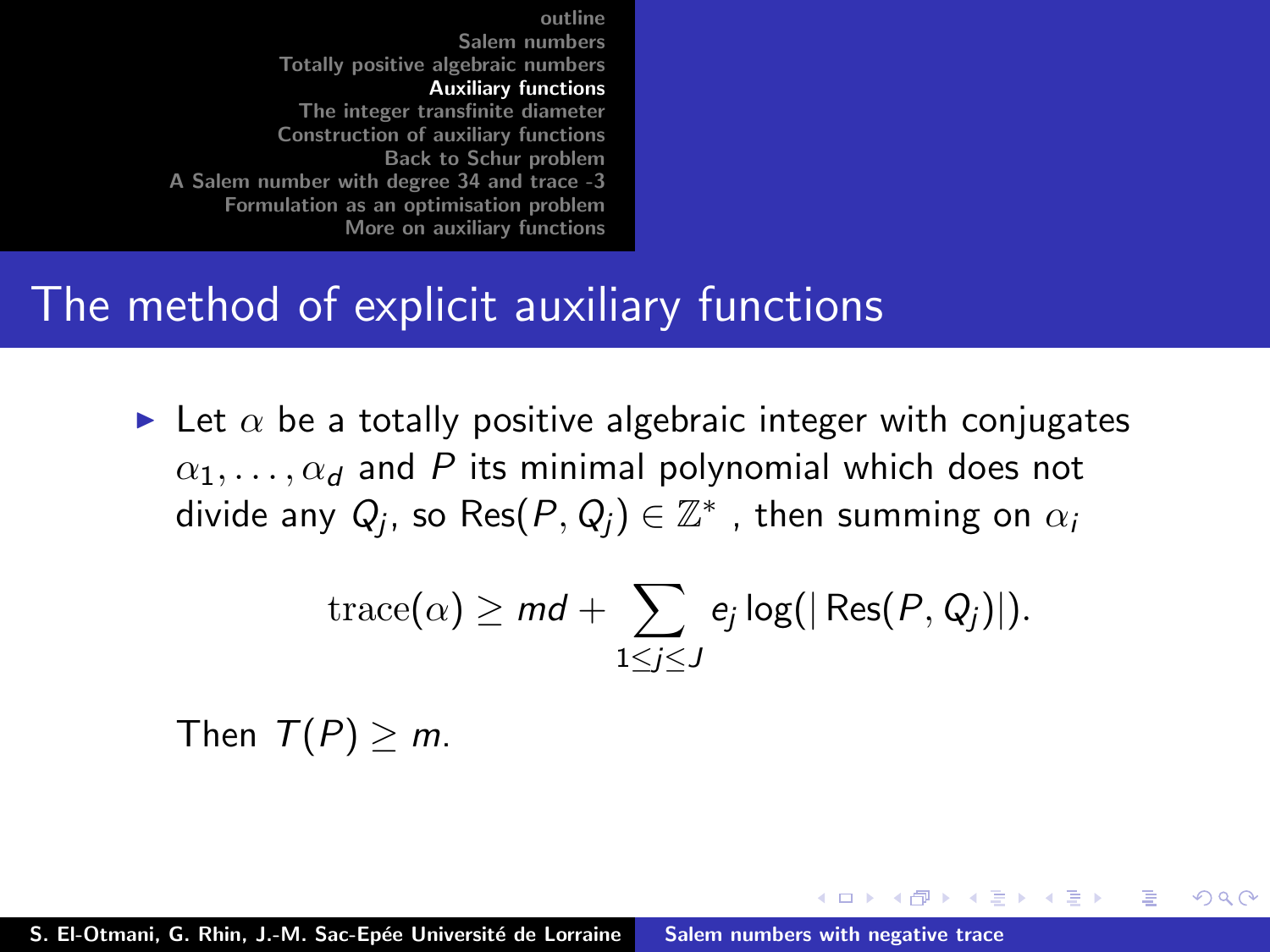### The method of explicit auxiliary functions

In Let  $\alpha$  be a totally positive algebraic integer with conjugates  $\alpha_1, \ldots, \alpha_d$  and P its minimal polynomial which does not divide any  $Q_j$ , so  $\mathsf{Res}(P,Q_j)\in \mathbb{Z}^*$  , then summing on  $\alpha_i$ 

$$
\operatorname{trace}(\alpha) \geq md + \sum_{1 \leq j \leq J} e_j \log(|\operatorname{Res}(P, Q_j)|).
$$

 $\left\{ \begin{array}{ccc} 1 & 0 & 0 \\ 0 & 1 & 0 \end{array} \right\}$  ,  $\left\{ \begin{array}{ccc} -1 & 0 & 0 \\ 0 & 0 & 0 \end{array} \right\}$ 

ia ⊞is

Then 
$$
T(P) \ge m
$$
.  
▶ Smyth(1984) →  $m = 1.7719$ .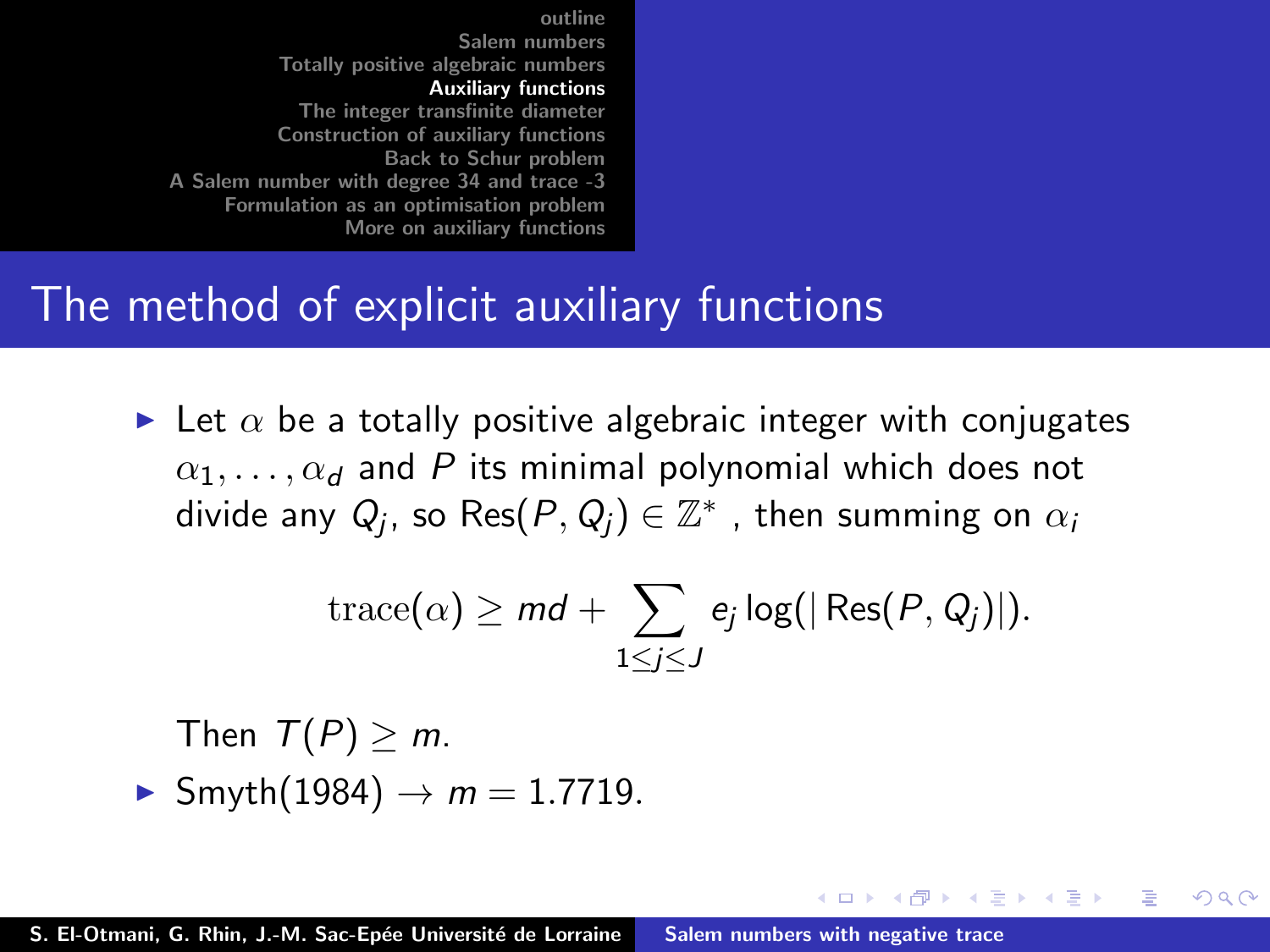## The method of explicit auxiliary functions

In Let  $\alpha$  be a totally positive algebraic integer with conjugates  $\alpha_1, \ldots, \alpha_d$  and P its minimal polynomial which does not divide any  $Q_j$ , so  $\mathsf{Res}(P,Q_j)\in \mathbb{Z}^*$  , then summing on  $\alpha_i$ 

$$
\operatorname{trace}(\alpha) \geq md + \sum_{1 \leq j \leq J} e_j \log(|\operatorname{Res}(P, Q_j)|).
$$

マーター マーティング

つくい

Then  $T(P) \geq m$ .

- $\blacktriangleright$  Smyth(1984)  $\rightarrow$   $m = 1.7719$ .
- $\blacktriangleright$  Heuristic method  $\rightarrow$  1.784109 Aguirre and Peral (2006).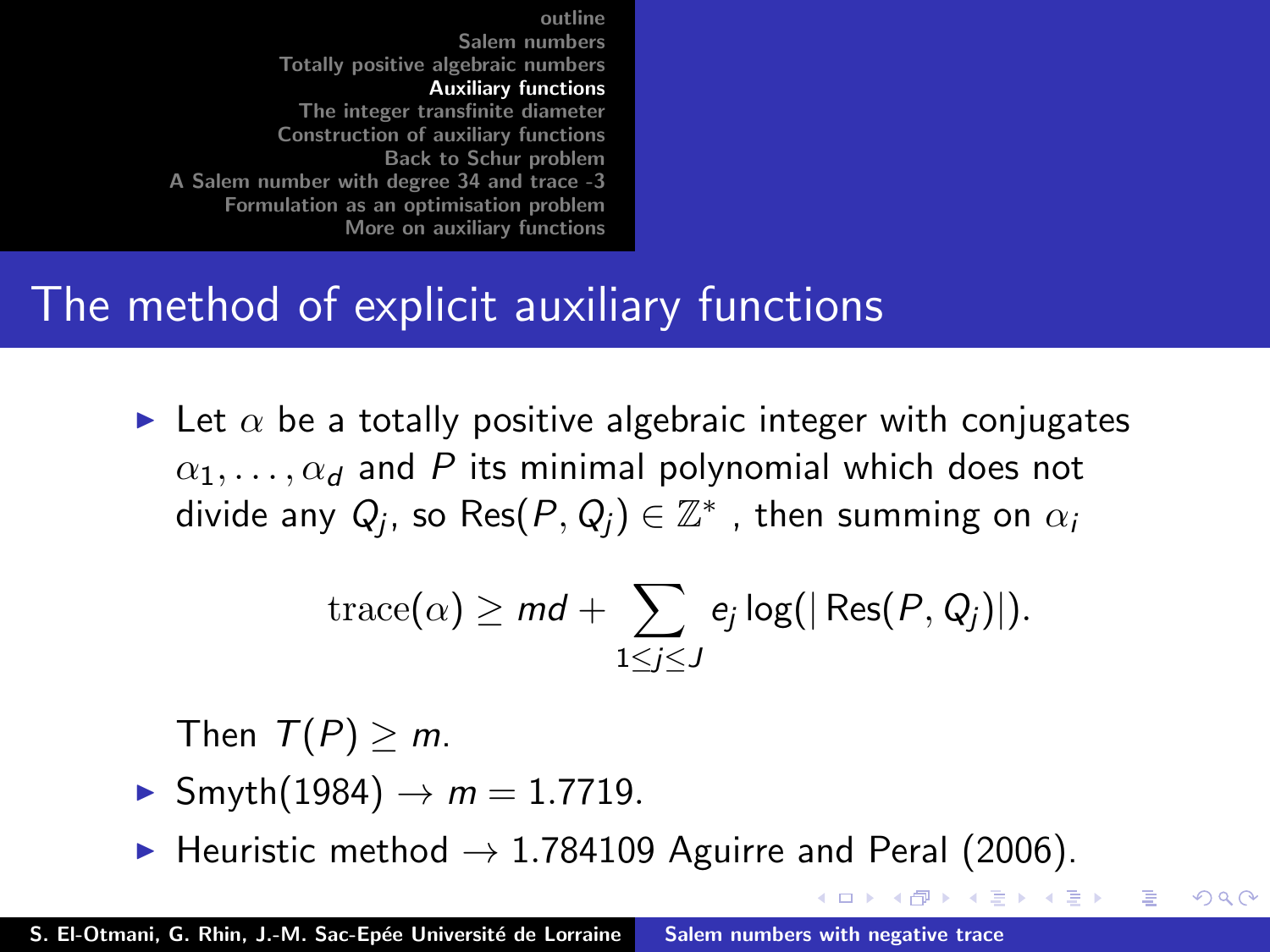### <span id="page-20-0"></span>The integer transfinite diameter

In Let K be a compact subset of  $\mathbb C$ , the *integer transfinite* diameter of K is defined as

> $t_{\mathbb{Z}}(K) = \liminf$  inf  $|P|^{\frac{1}{n}}_{\infty,K},$  $n \geq 1$   $P \in \mathbb{Z}[z]$  $n \to \infty$  deg(P) = n

> > K ロ ▶ K 御 ▶ K 君 ▶ K 君 ▶ ...

 $2Q$ 

唾

where  $|P|_{\infty,K} = \sup_{z \in K} |P(z)|$ .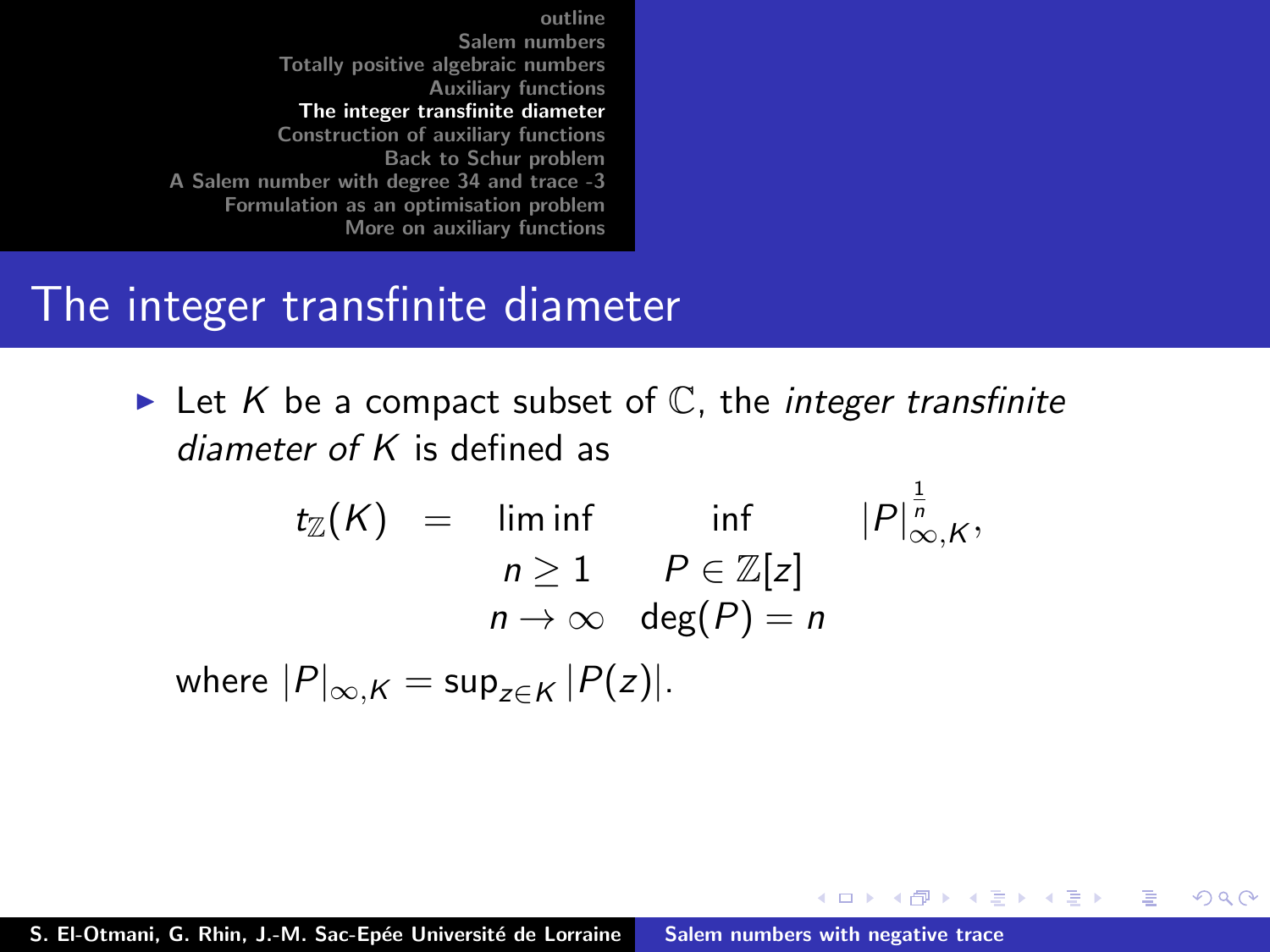## The integer transfinite diameter

In Let K be a compact subset of  $\mathbb C$ , the *integer transfinite* diameter of K is defined as

$$
t_{\mathbb{Z}}(K) = \liminf_{n \geq 1} \inf_{\begin{array}{l} P \in \mathbb{Z}[z] \\ n \to \infty \end{array}} |\mathcal{P}|_{\infty,K}^{\frac{1}{n}},
$$

where  $|P|_{\infty,K} = \sup_{z \in K} |P(z)|$ .

▶ Pritsker 0.4213 <  $t_{\mathbb{Z}}[0,1]$  < 0.422685 Flammang (2013). (2008) イロト イ押 トイモト イモト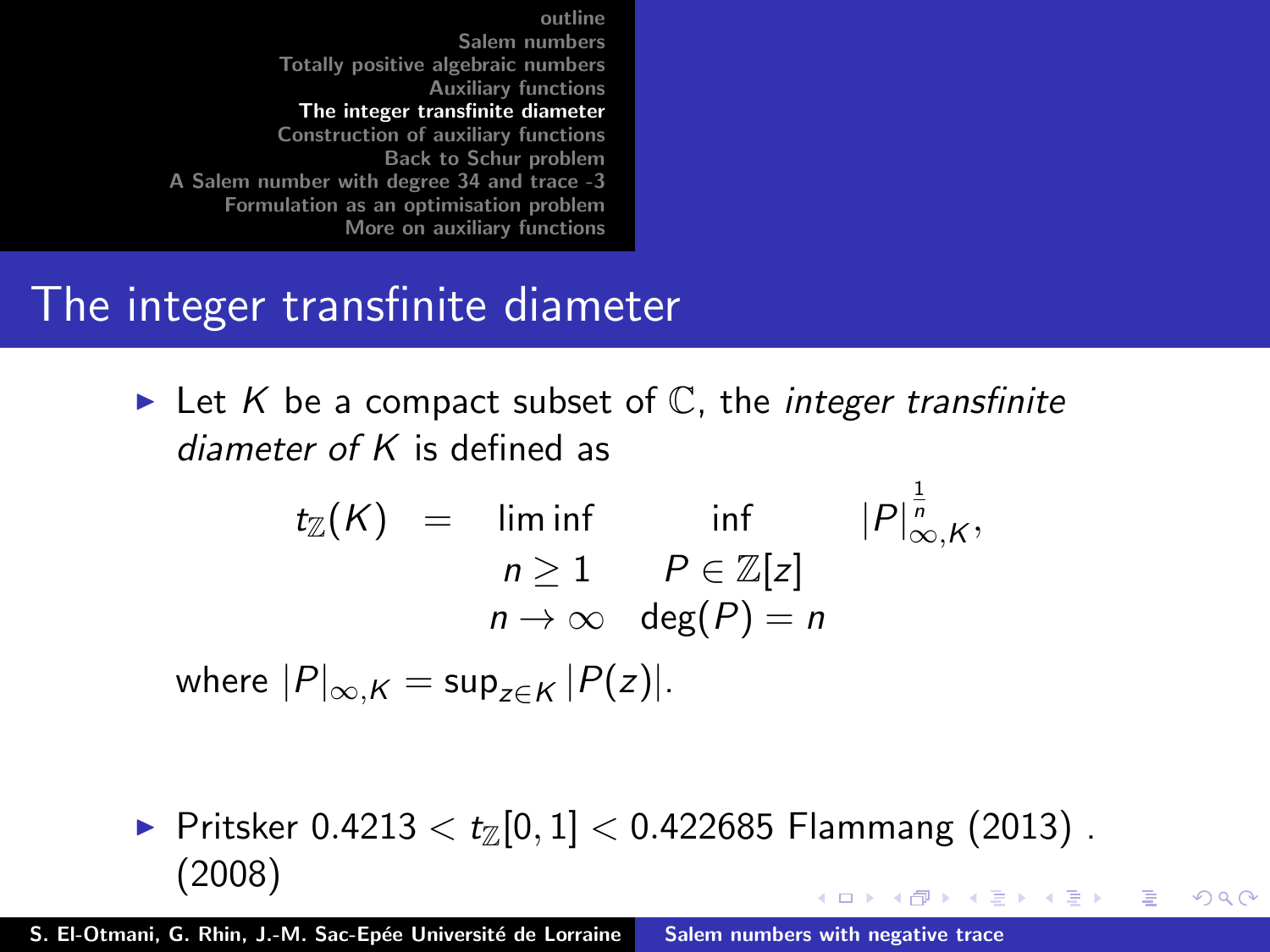### The  $\varphi$ -integer transfinite diameter

► F. Amoroso(1993): Let K be a compact subset of  $\mathbb C$ . If  $\varphi$  is a positive function defined on K, the  $\varphi$ -integer transfinite diameter of K is defined as

$$
t_{\mathbb{Z},\varphi}(K) = \liminf_{n \geq 1} \inf_{\begin{array}{l} P \in \mathbb{Z}[z] \\ n \to \infty \end{array}} \sup_{\mathsf{deg}(P) = n} \left( |P(z)|^{\frac{1}{n}} \varphi(z) \right).
$$

 $\left\{ \begin{array}{ccc} 1 & 0 & 0 \\ 0 & 1 & 0 \end{array} \right\}$ 

 $\Omega$ 

 $\rightarrow$   $\equiv$   $\rightarrow$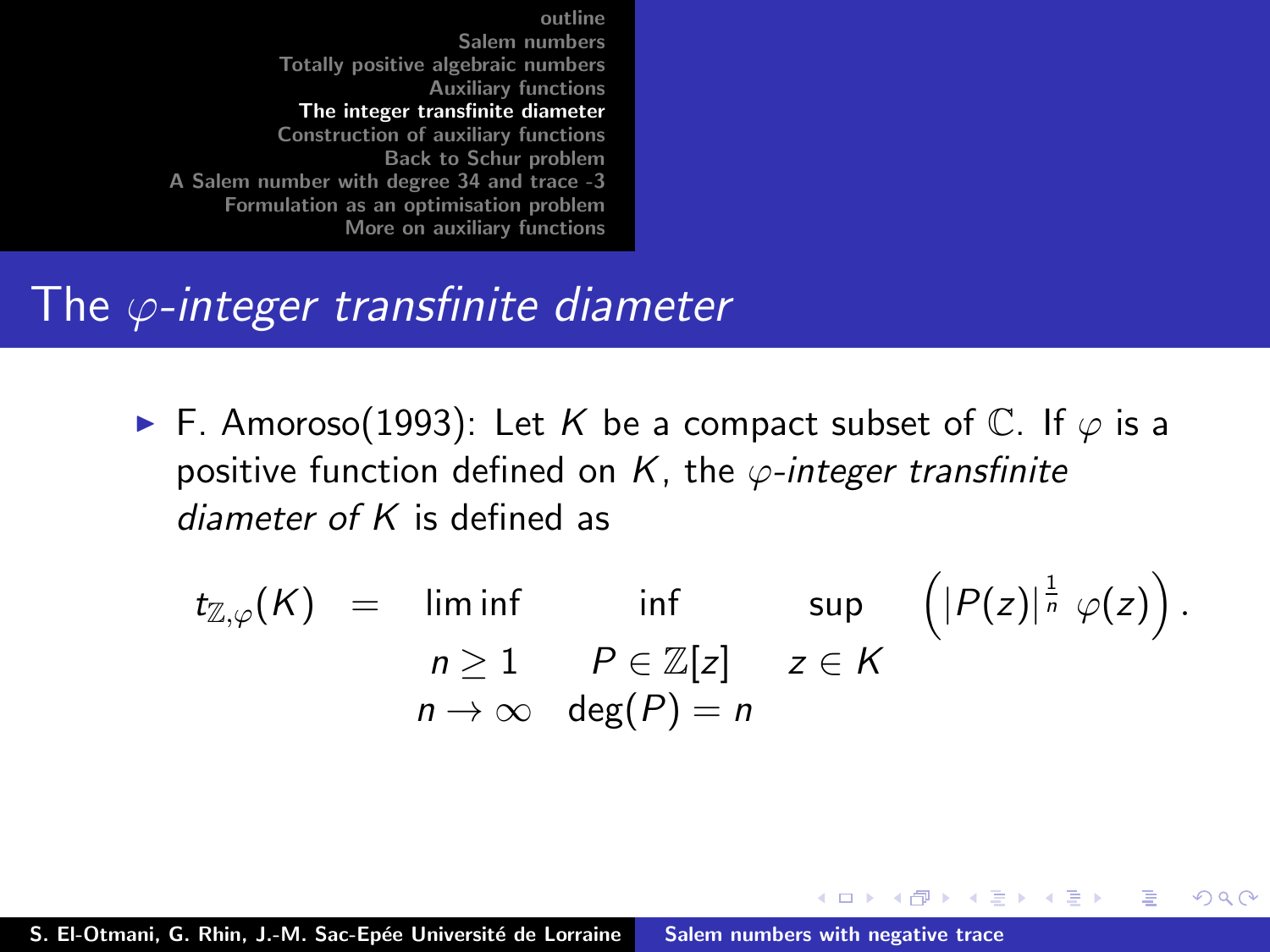## <span id="page-23-0"></span>The  $\varphi$ -integer transfinite diameter

► F. Amoroso(1993): Let K be a compact subset of  $\mathbb C$ . If  $\varphi$  is a positive function defined on K, the  $\varphi$ -integer transfinite diameter of  $K$  is defined as

$$
t_{\mathbb{Z},\varphi}(K) = \liminf_{n \geq 1} \inf_{\begin{array}{l} P \in \mathbb{Z}[z] \\ n \to \infty \end{array}} \sup_{\mathsf{deg}(P) = n} \left( |P(z)|^{\frac{1}{n}} \varphi(z) \right).
$$

 $\Omega$ 

 $\mathcal{A}$  and  $\mathcal{A}$  . The  $\mathcal{A}$  is a set of  $\mathcal{B}$ 

Extended to the case :  $K = (0, \infty)$  and  $\varphi(z) = e^{-z}$ .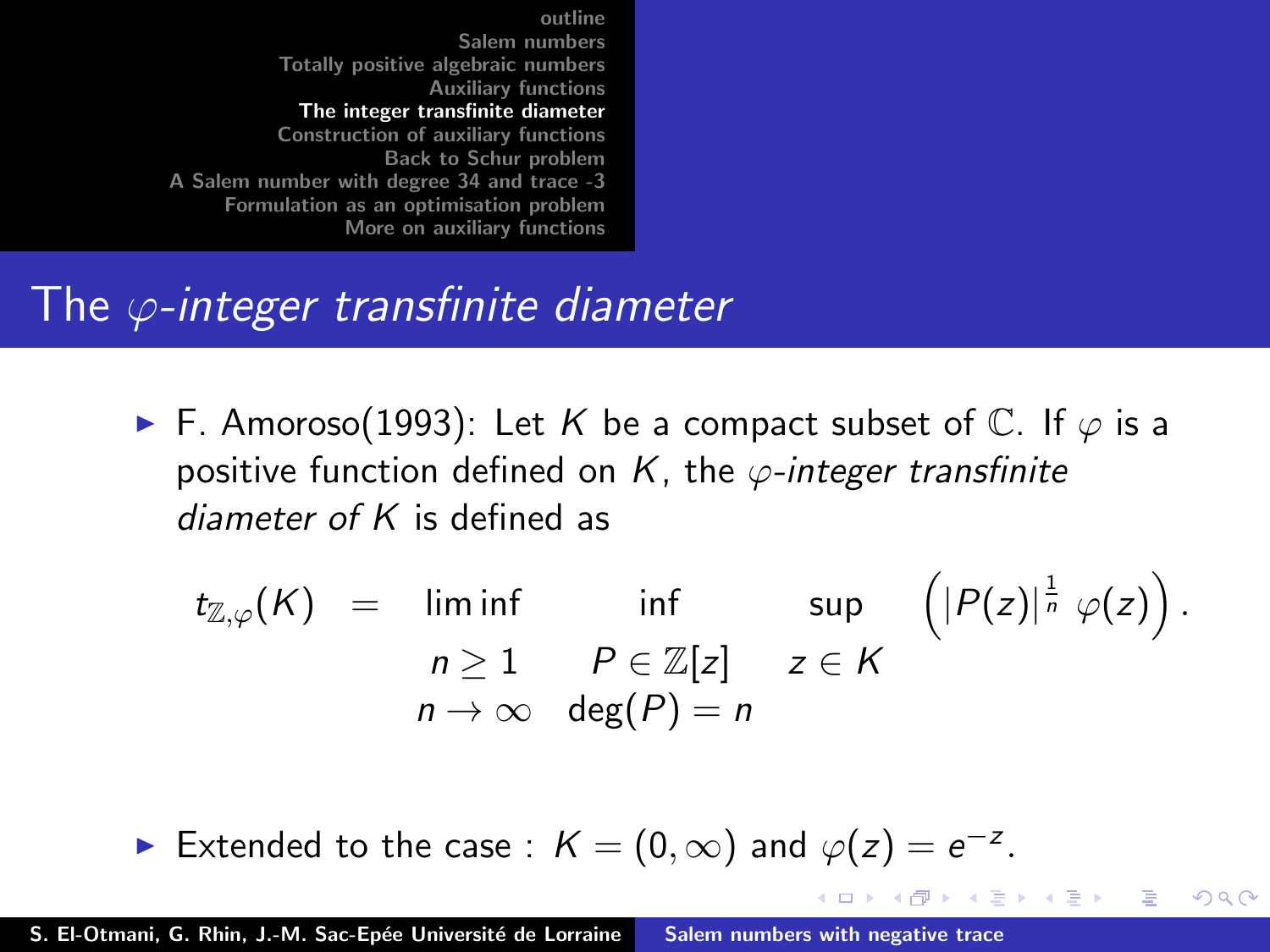#### <span id="page-24-0"></span>Construction of explicit auxiliary functions

• 
$$
c_j \in \mathbb{Q}
$$
,  $f(x) = x - \frac{t}{r} \log |Q(x)| \ge m$ ,  $r = degree(Q)$ .  
\nIf  $t = 1$ ,  $exp(-f(x))$  becomes  
\n
$$
\sup_{x>0} |Q(x)|^{1/r} e^{-x} \le e^{-m}.
$$

K ロ ⊁ K 倒 ≯ K ミ ⊁ K ミ ≯

重

 $2Q$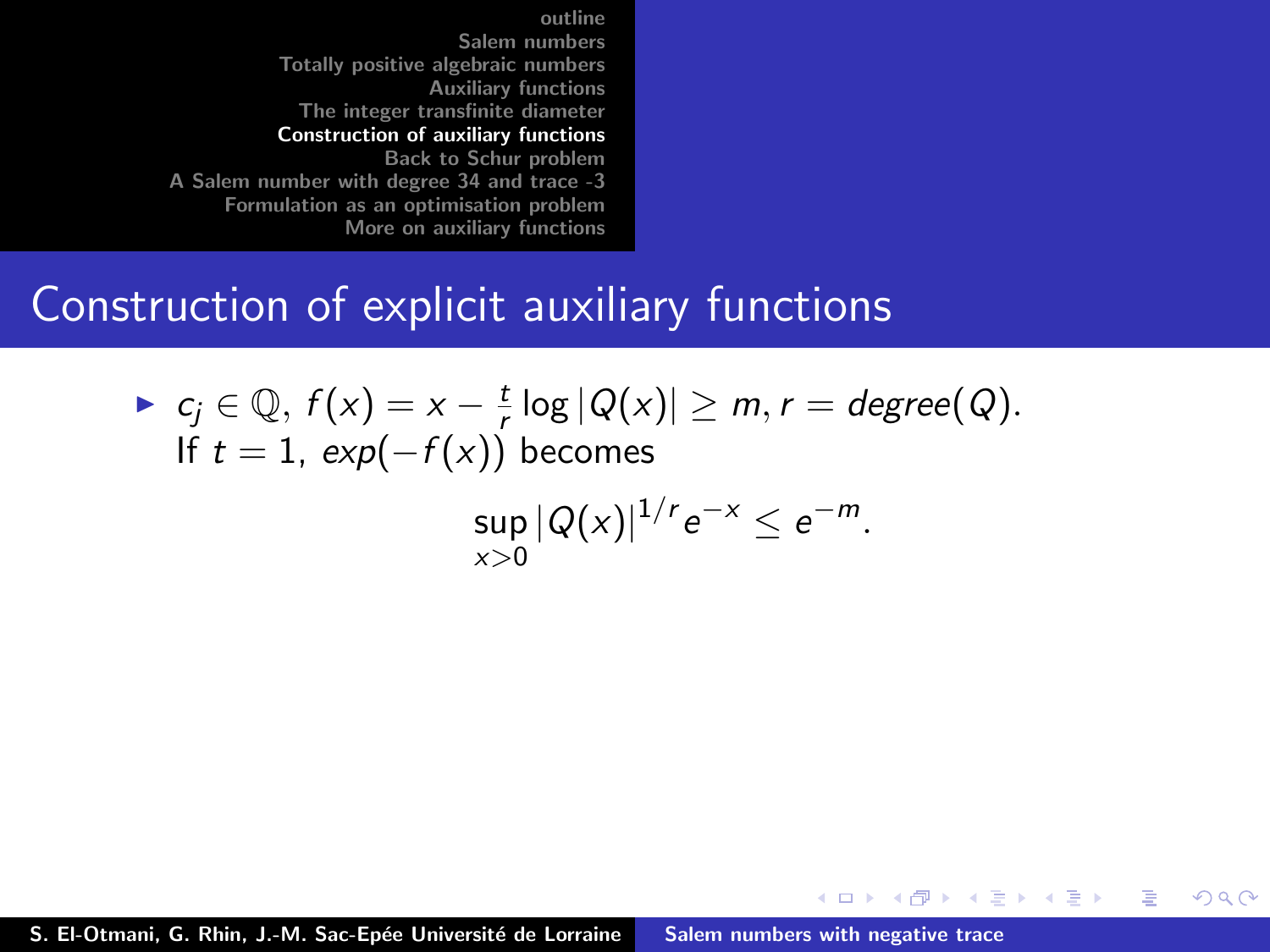#### Construction of explicit auxiliary functions

\n- \n
$$
c_j \in \mathbb{Q}, f(x) = x - \frac{t}{r} \log |Q(x)| \geq m, r = \text{degree}(Q).
$$
\n If  $t = 1, \exp(-f(x))$  becomes\n  $\sup_{x > 0} |Q(x)|^{1/r} e^{-x} \leq e^{-m}.$ \n
\n- \n $\blacktriangleright$  For  $\{x_k > 0, 1 \leq k \leq K\}$ \n minimize  $\max_{1 \leq k \leq K} |Q(x_k)| e^{-rx_k}.$ \n
\n

K ロ ⊁ K 倒 ≯ K ミ ⊁ K ミ ≯

重

 $2Q$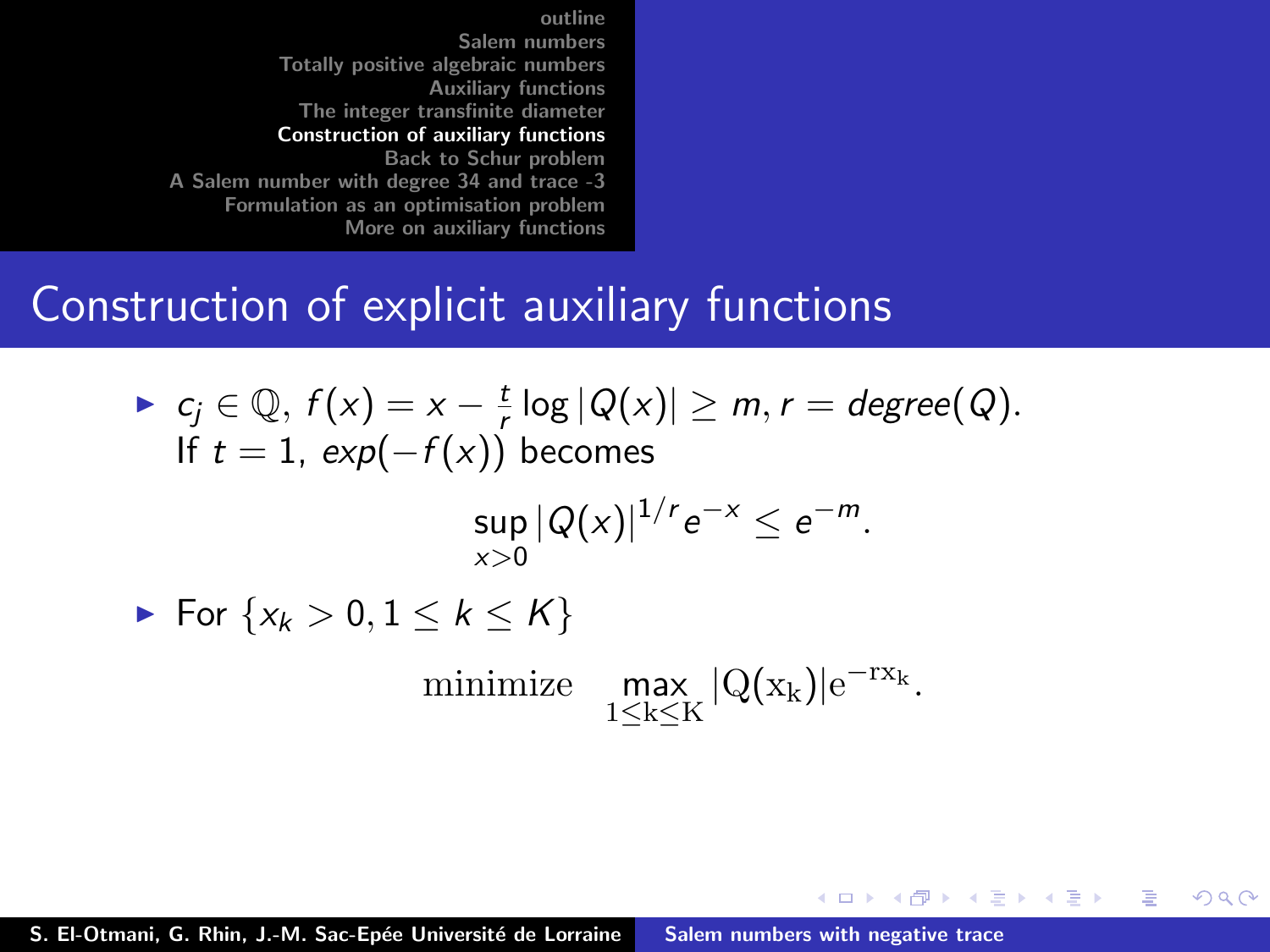## <span id="page-26-0"></span>Construction of explicit auxiliary functions

- $\blacktriangleright$  c<sub>j</sub>  $\in \mathbb{Q}, f(x) = x \frac{t}{t}$  $\frac{t}{r} \log |Q(x)| \geq m, r = degree(Q).$ If  $t = 1$ ,  $exp(-f(x))$  becomes  $\sup |Q(x)|^{1/r}e^{-x} \leq e^{-m}.$  $x>0$ For  $\{x_k > 0, 1 \leq k \leq K\}$ minimize  $\max_{1 \leq k \leq K} |Q(x_k)| e^{-r x_k}.$
- $\triangleright$  Wu(2003). By LLL algorithm we get "small" Q whose factors give the polynomials  $Q_j$  in the function  $f.$

イロメ イ部メ イヨメ イヨメー

 $2Q$ 

后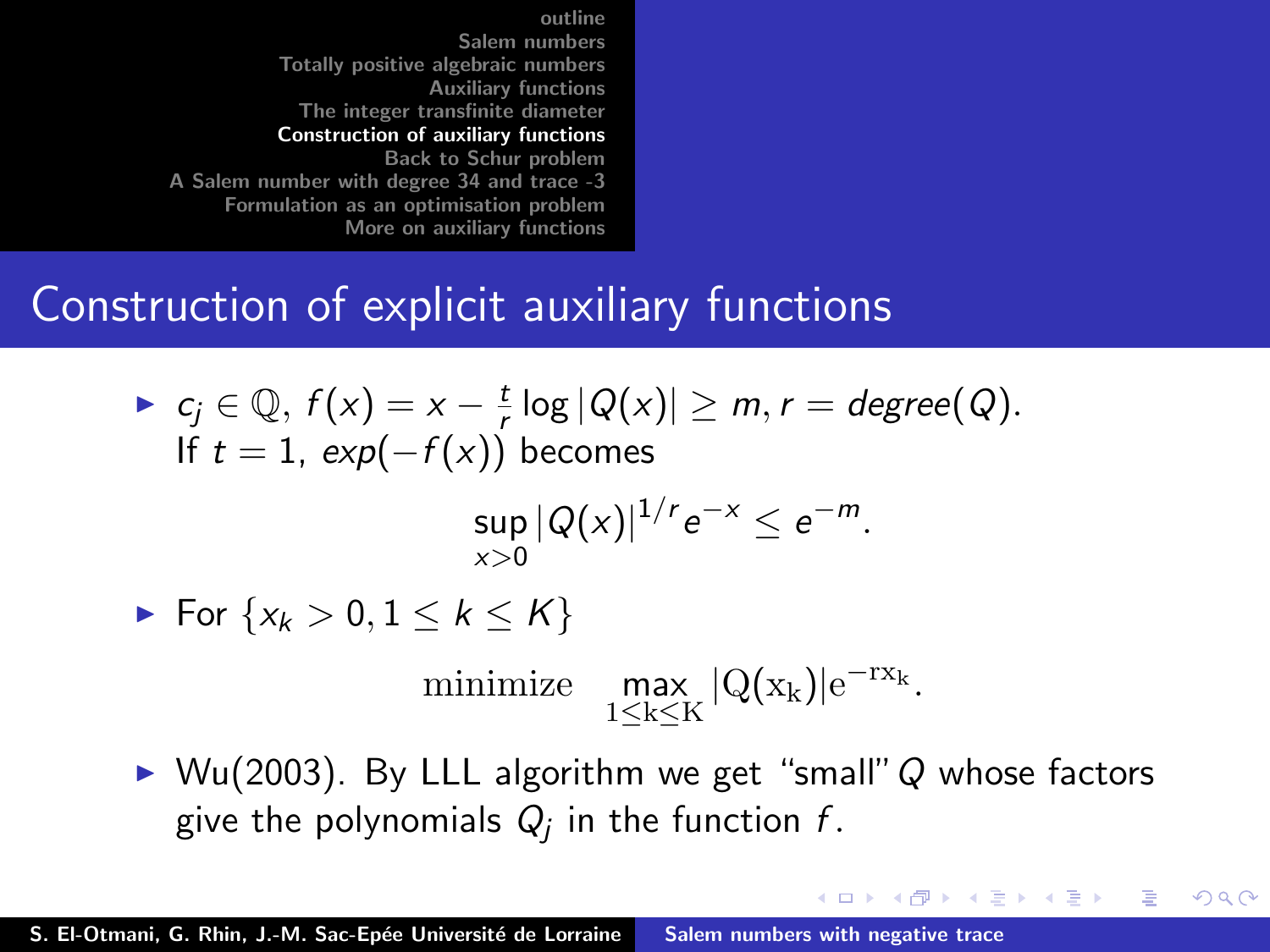## <span id="page-27-0"></span>Construction of explicit auxiliary functions

- $\blacktriangleright$  c<sub>j</sub>  $\in \mathbb{Q}, f(x) = x \frac{t}{t}$  $\frac{t}{r} \log |Q(x)| \geq m, r = degree(Q).$ If  $t = 1$ ,  $exp(-f(x))$  becomes  $\sup |Q(x)|^{1/r}e^{-x} \leq e^{-m}.$  $x>0$ For  $\{x_k > 0, 1 \leq k \leq K\}$ minimize  $\max_{1 \le k \le K} |Q(x_k)| e^{-r x_k}$ .
- $\triangleright$  Wu(2003). By LLL algorithm we get "small" Q whose factors give the polynomials  $Q_j$  in the function  $f.$

 $\Omega$ 

 $\blacktriangleright$  With a recursive version, Flammang(20[09](#page-26-0))[:](#page-28-0) [1](#page-23-0).[7](#page-27-0)[9](#page-28-0)[25](#page-23-0)[1](#page-27-0)[9.](#page-28-0)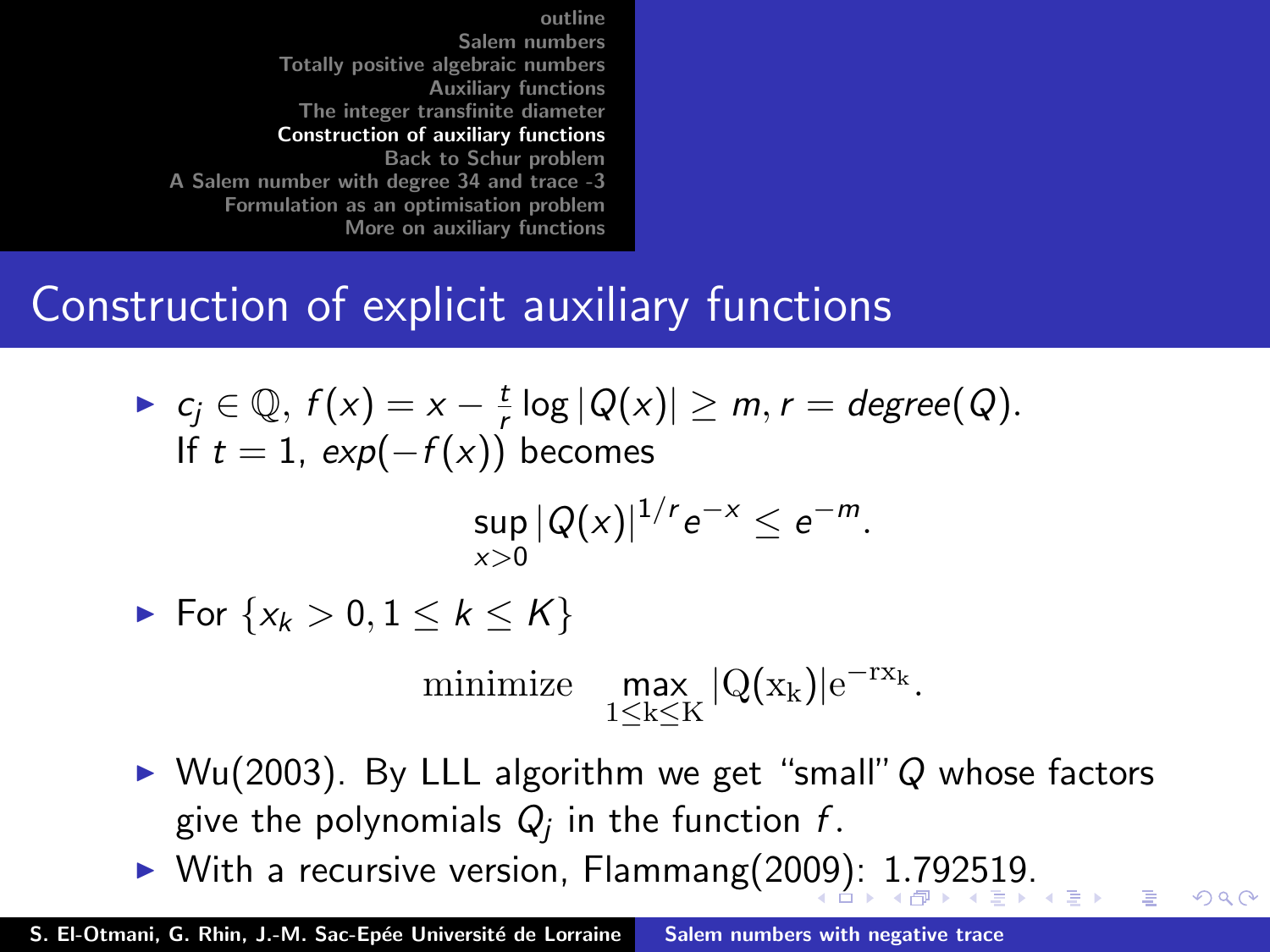<span id="page-28-0"></span>[outline](#page-1-0) [Salem numbers](#page-2-0) [Totally positive algebraic numbers](#page-11-0) [Auxiliary functions](#page-16-0) [The integer transfinite diameter](#page-20-0) [Construction of auxiliary functions](#page-24-0) [Back to Schur problem](#page-28-0)

[A Salem number with degree 34 and trace -3](#page-31-0) [Formulation as an optimisation problem](#page-37-0) [More on auxiliary functions](#page-44-0)

#### Back to Schur problem

 $\triangleright$  Smyth(1996) and then J.P. Serre proved that this method will not succeed to solve Schur problem

メロメ メ御 メメ ミメ メミメ

 $2Q$ 

Ξ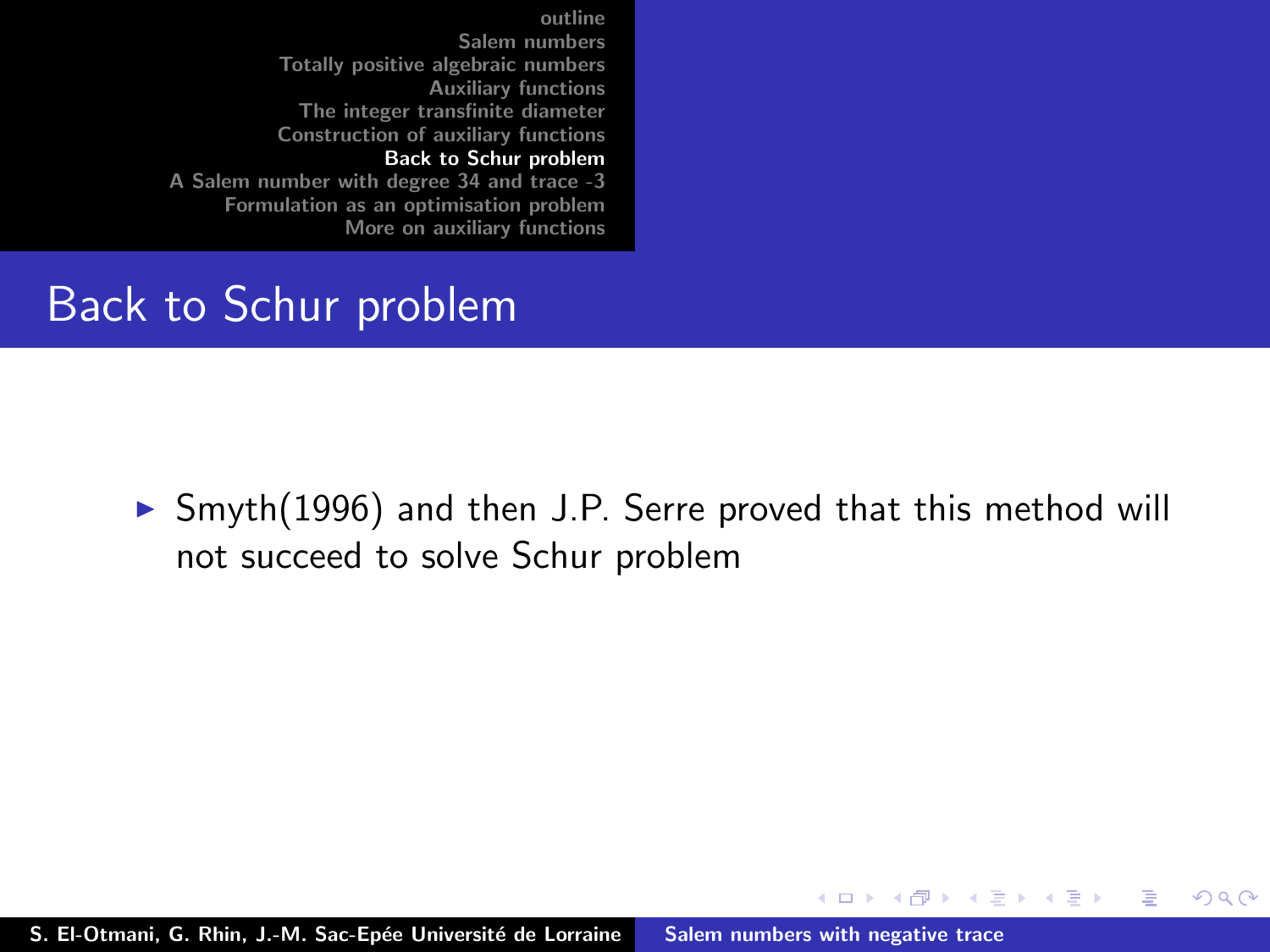[outline](#page-1-0) [Salem numbers](#page-2-0) [Totally positive algebraic numbers](#page-11-0) [Auxiliary functions](#page-16-0) [The integer transfinite diameter](#page-20-0) [Construction of auxiliary functions](#page-24-0) [Back to Schur problem](#page-28-0)

[A Salem number with degree 34 and trace -3](#page-31-0) [Formulation as an optimisation problem](#page-37-0) [More on auxiliary functions](#page-44-0)

#### Back to Schur problem

 $\triangleright$  Smyth(1996) and then J.P. Serre proved that this method will not succeed to solve Schur problem

**K ロ ト K 倒 ト K 走 ト** 

ia ⊞is

 $2Q$ 

Serre's upper bound :  $1.8983021$ .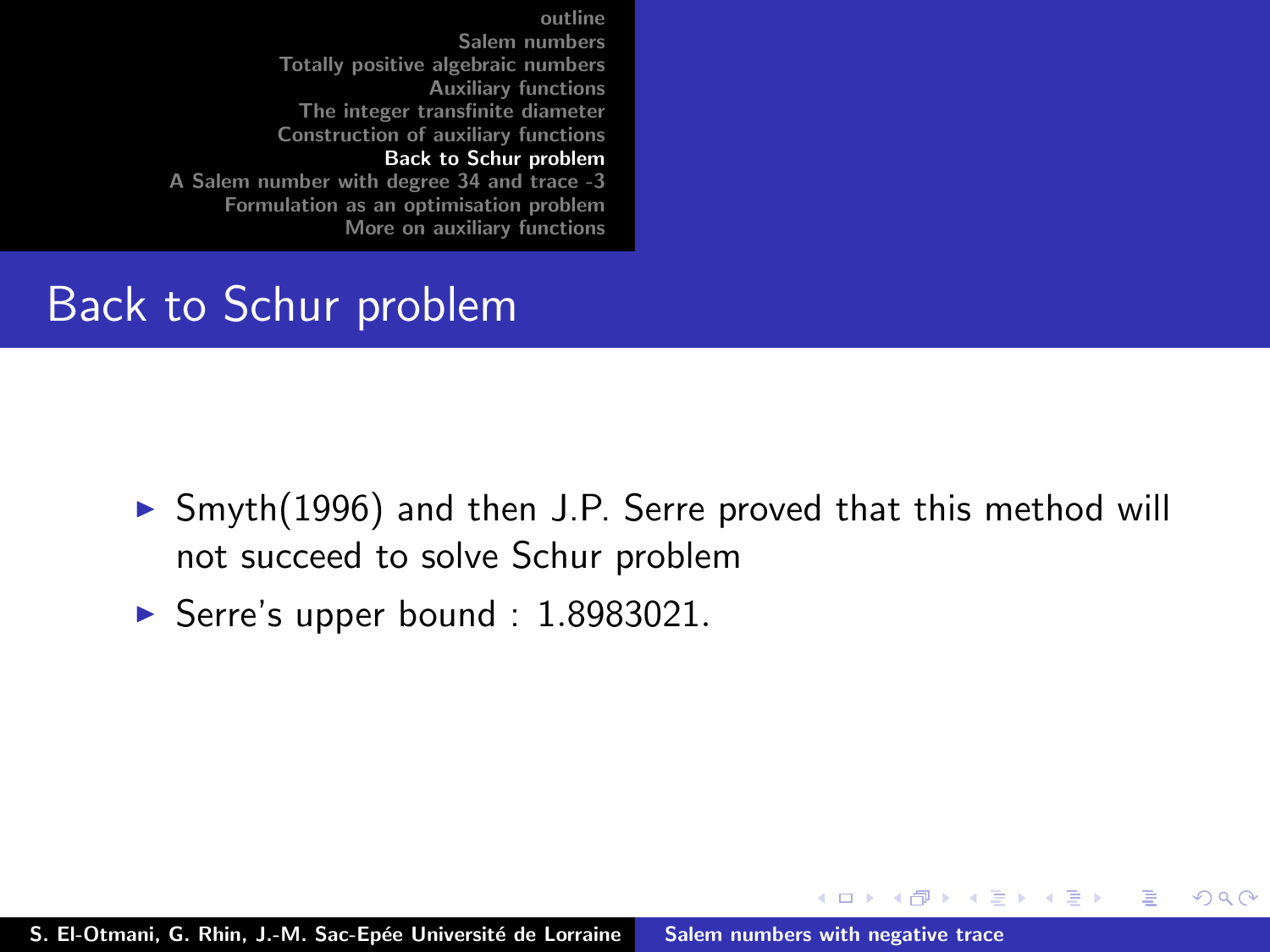[outline](#page-1-0) [Salem numbers](#page-2-0) [Totally positive algebraic numbers](#page-11-0) [Auxiliary functions](#page-16-0) [The integer transfinite diameter](#page-20-0) [Construction of auxiliary functions](#page-24-0) [Back to Schur problem](#page-28-0) [A Salem number with degree 34 and trace -3](#page-31-0)

[Formulation as an optimisation problem](#page-37-0) [More on auxiliary functions](#page-44-0)

### Back to Schur problem

- $\triangleright$  Smyth(1996) and then J.P. Serre proved that this method will not succeed to solve Schur problem
- Serre's upper bound :  $1.8983021$ .
- $\triangleright$  Anyway, the auxiliary functions are used to give a lower bound for d and an upper bound for the roots of P.

 $4.11 \times 4.60 \times 4.72 \times$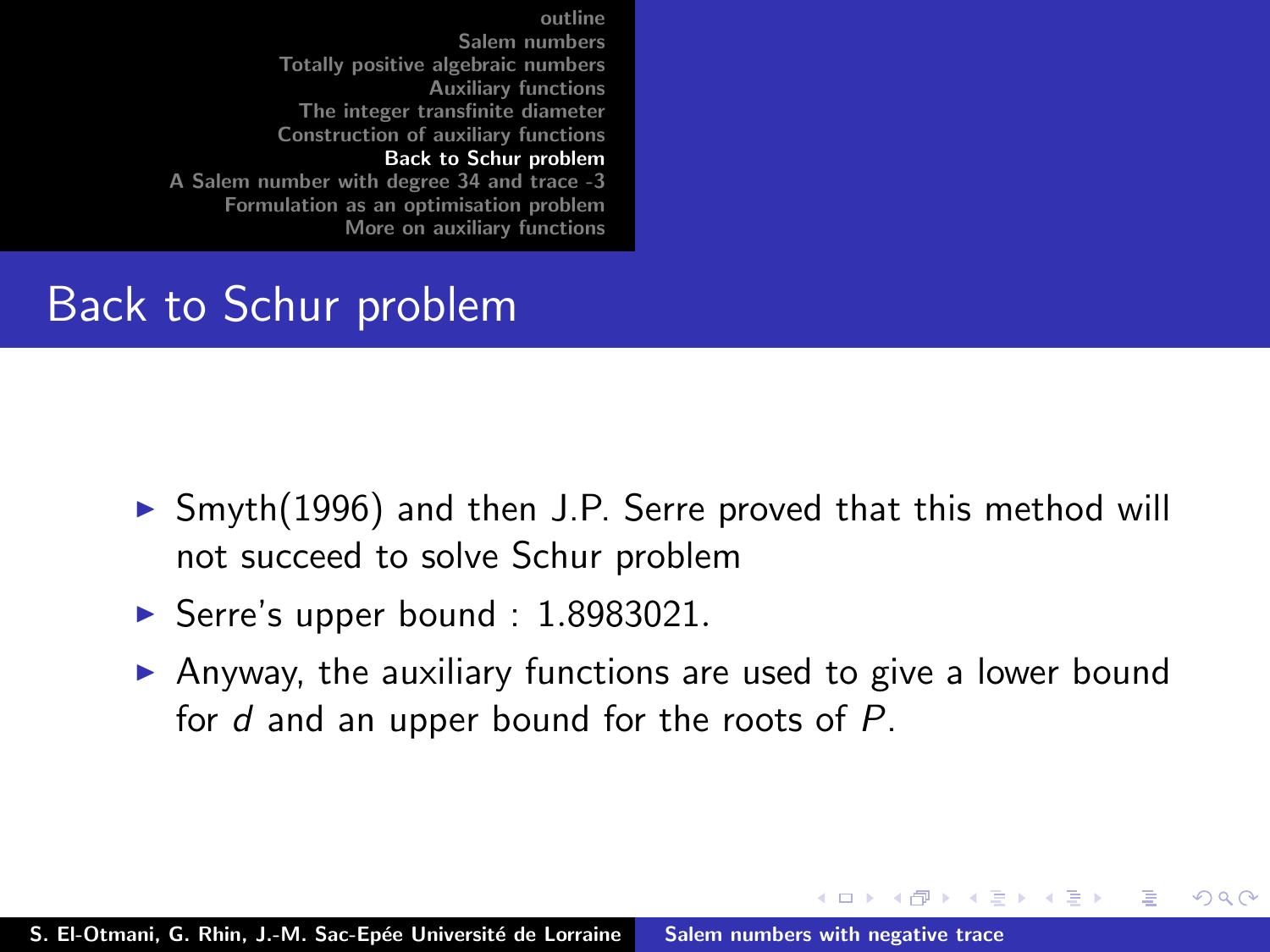## <span id="page-31-0"></span>Find totally positive polynomials with degree 17 and trace 31

 $\triangleright$  If trace(Q) = -3, Flammang's function implies  $d \ge 15$ . Search for  $d = 15$  and  $d = 16$  gives no Salem number.

 $4.11 \times 4.60 \times 4.72 \times$ 

ia ⊞is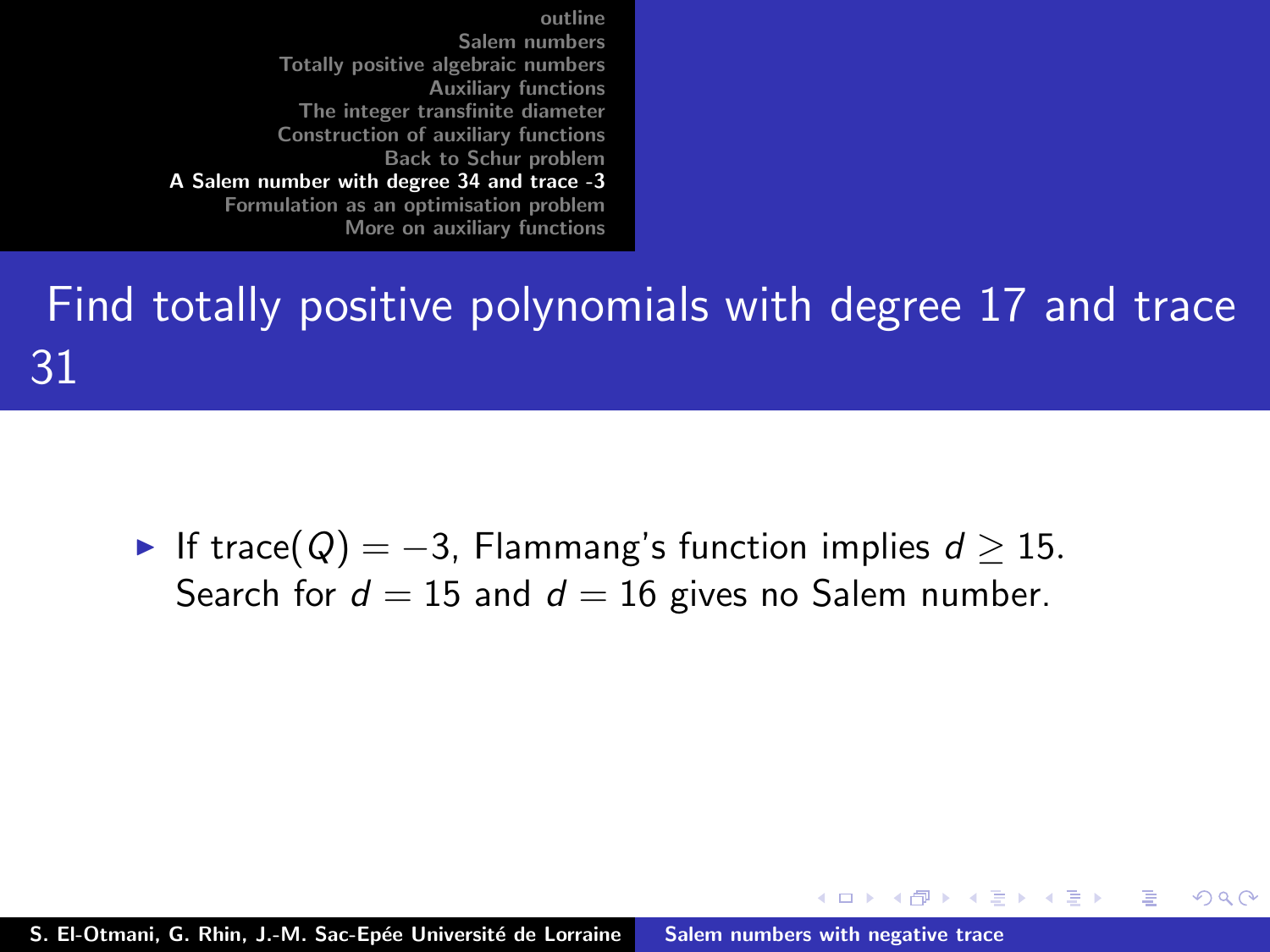Find totally positive polynomials with degree 17 and trace 31

- ► If trace( $Q$ ) = -3, Flammang's function implies  $d \ge 15$ . Search for  $d = 15$  and  $d = 16$  gives no Salem number.
- For  $d = 17$  all roots of P are in  $(0, 6.69)$  and only 1 in  $(4, 6.69)$ .

イロメ イタメ イラメ

i al T≣ira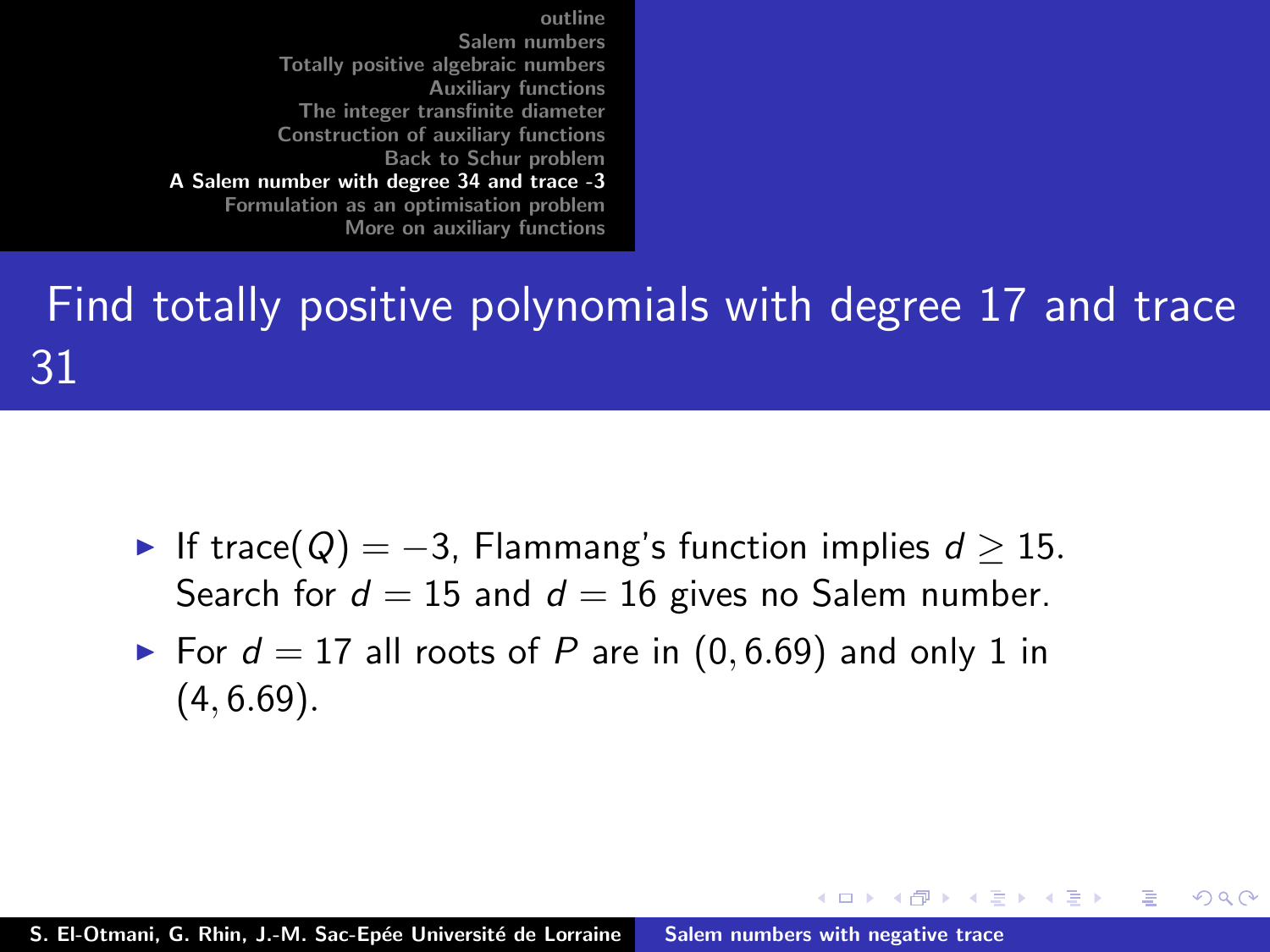Find totally positive polynomials with degree 17 and trace 31

- ► If trace( $Q$ ) = -3, Flammang's function implies  $d \ge 15$ . Search for  $d = 15$  and  $d = 16$  gives no Salem number.
- For  $d = 17$  all roots of P are in  $(0, 6.69)$  and only 1 in  $(4, 6.69)$ .

イロメ イタメ イラメ

i al T≣ira

へのへ

Remember that the trace of P is equal to 31.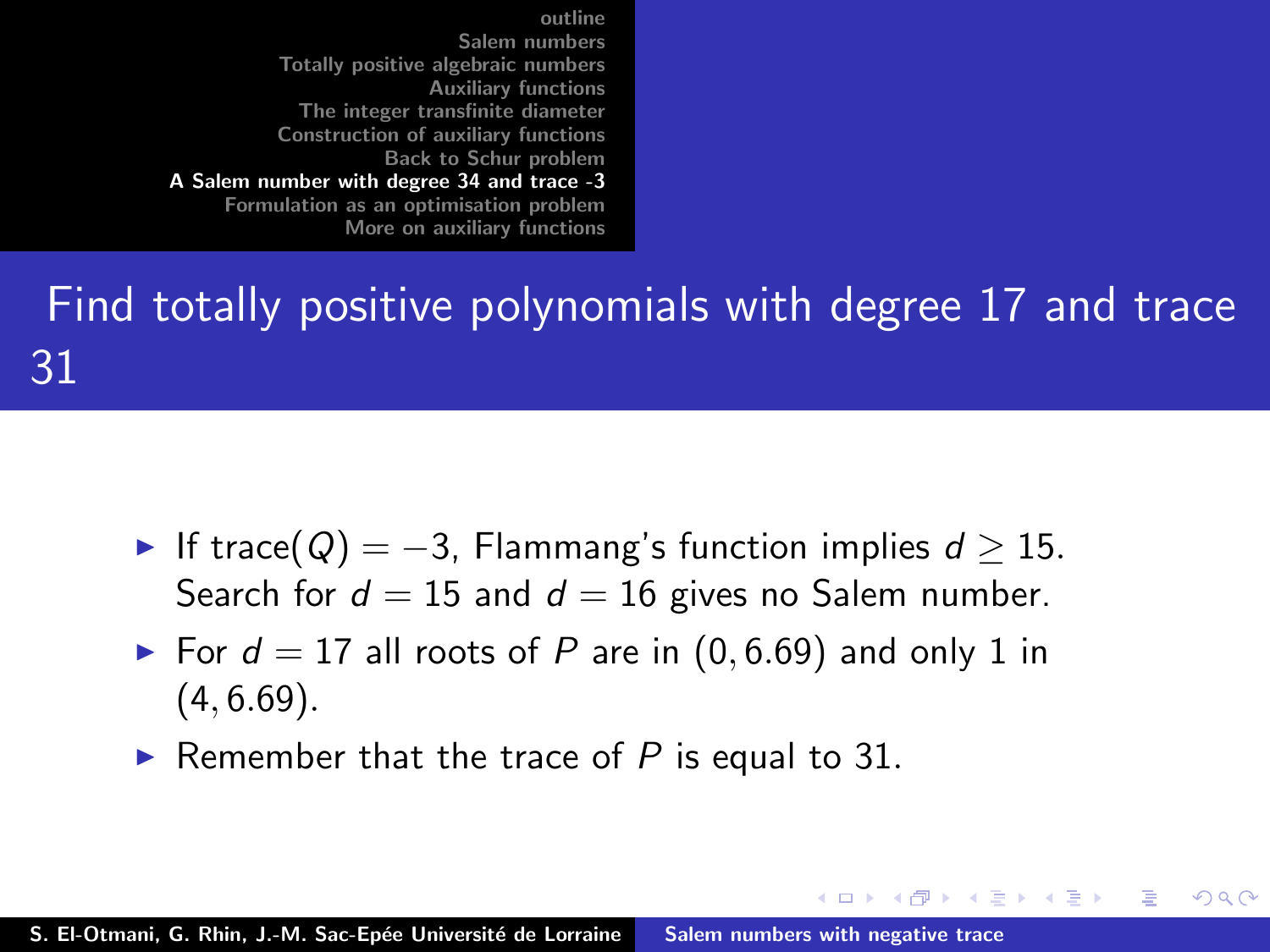#### Formulation of the problem

► Find 
$$
P = x^{17} + \sum_{i=1}^{17} a_i x^{17-i}
$$
. With  
\n▶  $a_1, a_2, ..., a_{17}$  integers,  $a_1 = -31$   
\n▶ 16 real roots in (0, 4), one in (4, 6.69) (\*)

メロメ メタメ メミメ メミメ

重

 $2Q$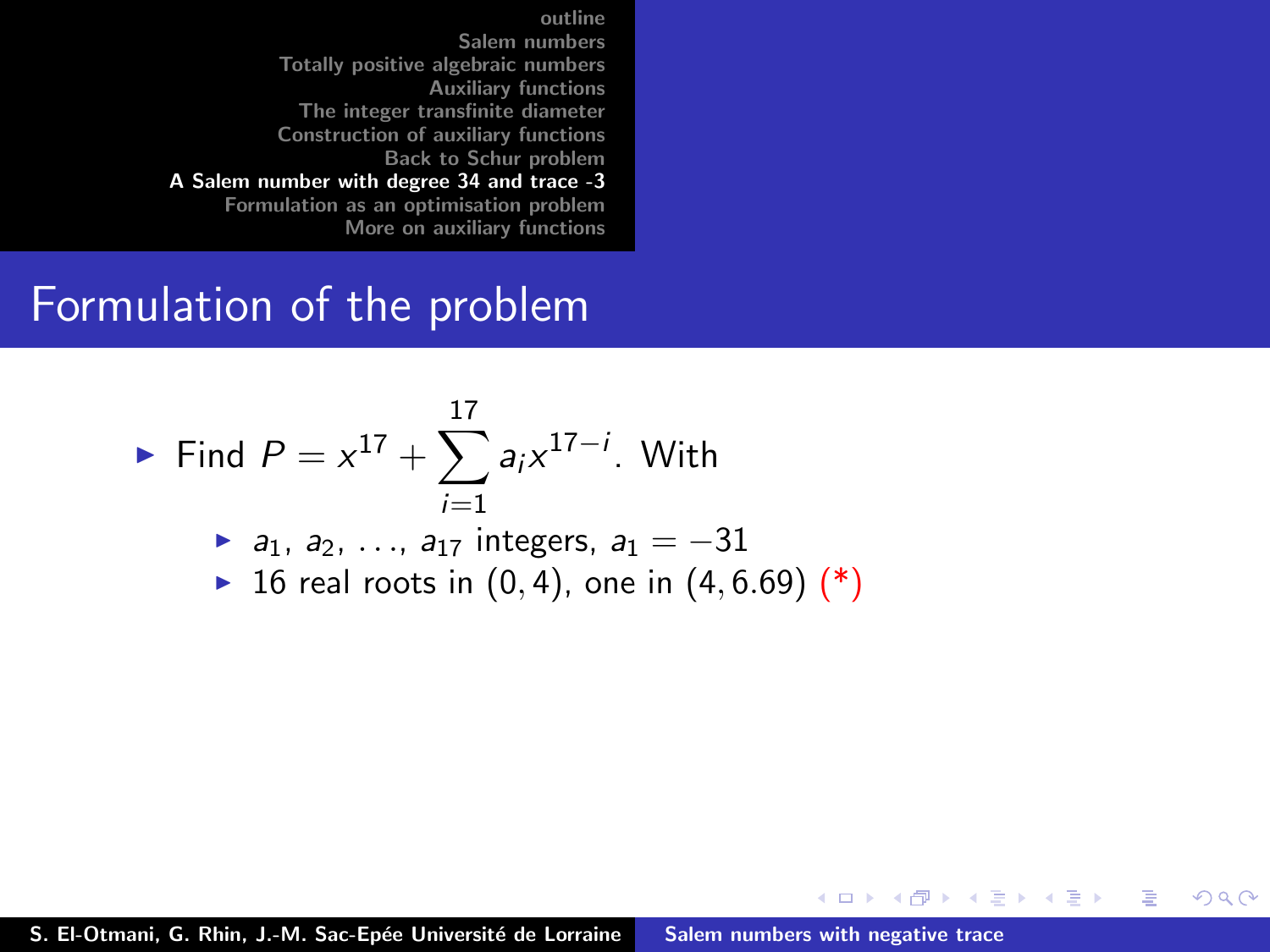### Formulation of the problem

• Find 
$$
P = x^{17} + \sum_{i=1}^{17} a_i x^{17-i}
$$
. With

$$
a_1, a_2, ..., a_{17}
$$
 integers,  $a_1 = -31$ 

• 16 real roots in 
$$
(0, 4)
$$
, one in  $(4, 6.69)$  (\*)

#### $\blacktriangleright$  Method

If we suppose that  $P(0) < 0$ ,  $P(\beta_1) > 0$ ,  $P(\beta_2) < 0$ , ...  $P(\beta_{16} = 4) < 0$ ,  $P(6.69) > 0$  for  $0 < \beta_1 < \ldots < \beta_{16}$  in  $(0, 6.69)$ , then the condition  $(*)$  is satisfied for P.

イロト イ押 トイモト イモト

つくい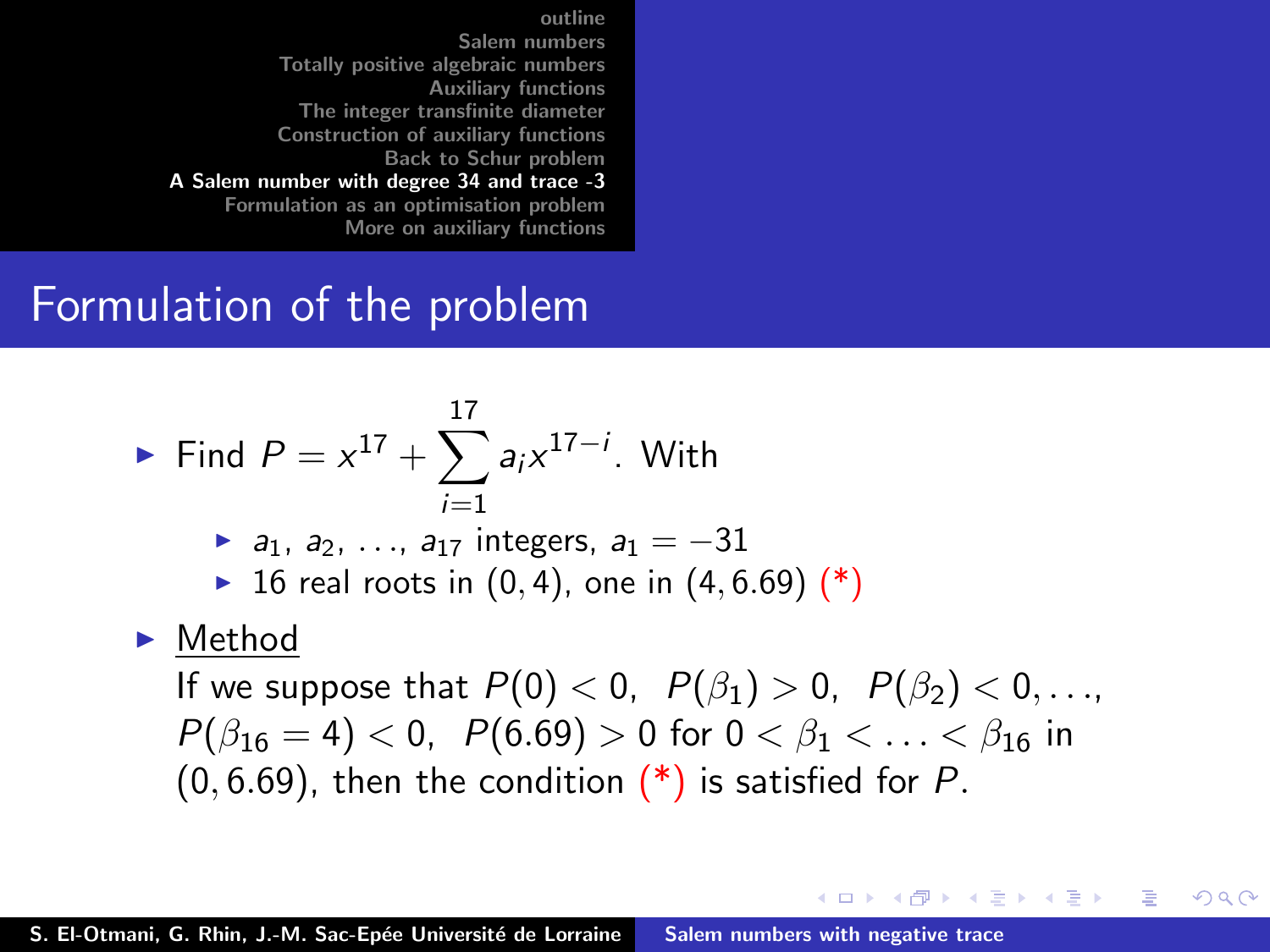## Formulation of the problem

• Find 
$$
P = x^{17} + \sum_{i=1}^{17} a_i x^{17-i}
$$
. With

- $\triangleright$  a<sub>1</sub>, a<sub>2</sub>, ..., a<sub>17</sub> integers, a<sub>1</sub> = −31
- ▶ 16 real roots in  $(0, 4)$ , one in  $(4, 6.69)$   $(*)$

#### $\blacktriangleright$  Method

If we suppose that  $P(0) < 0$ ,  $P(\beta_1) > 0$ ,  $P(\beta_2) < 0$ ,...  $P(\beta_{16} = 4) < 0$ ,  $P(6.69) > 0$  for  $0 < \beta_1 < \ldots < \beta_{16}$  in  $(0, 6.69)$ , then the condition  $(*)$  is satisfied for P.

 $\blacktriangleright$  The numbers  $\beta_i$  are a set of "separators" for the roots of P.

イロメ マ桐 メラミンマチャ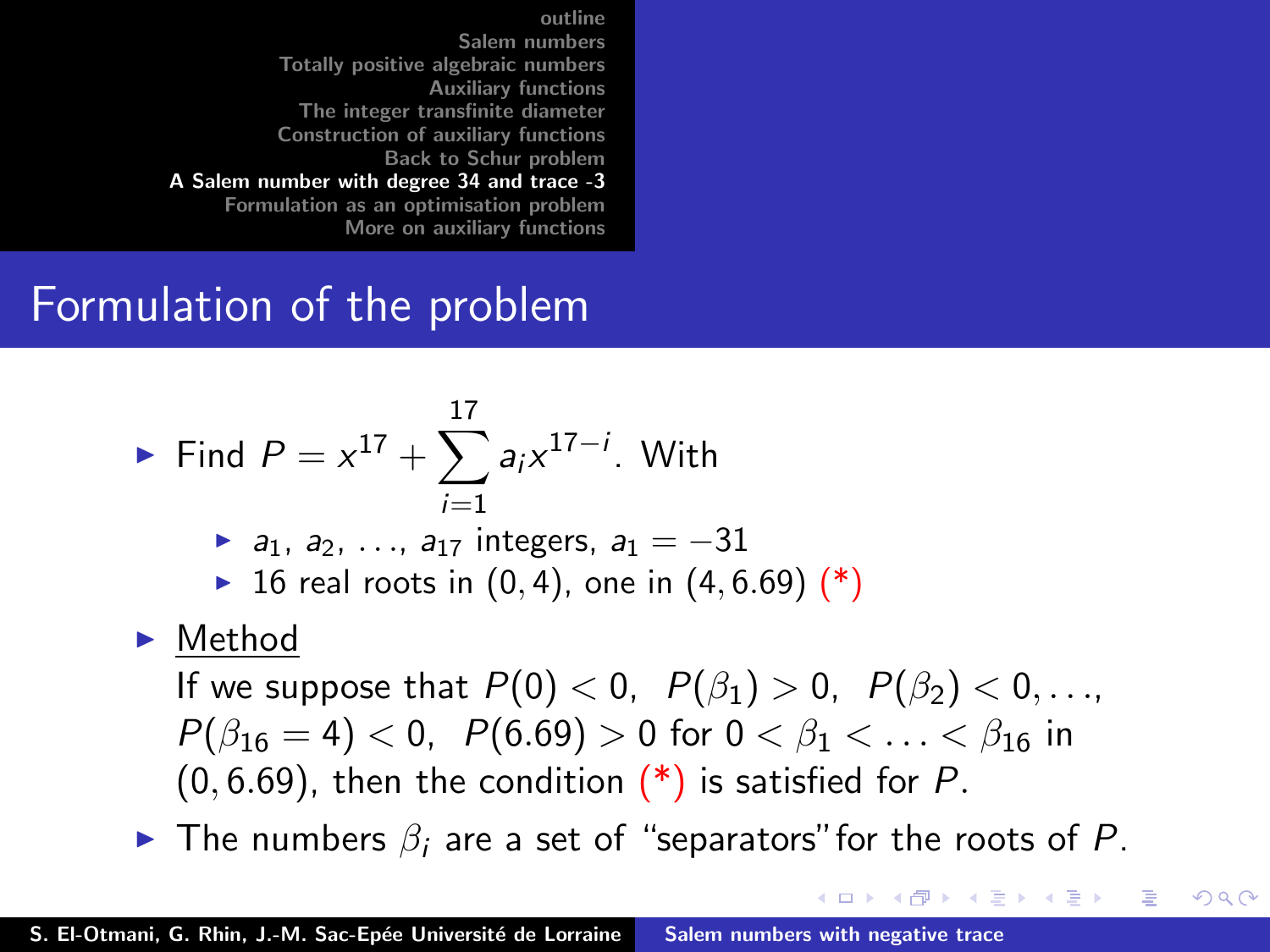### <span id="page-37-0"></span>Formulation as a system of linear inequalities

 $\blacktriangleright \leftrightarrow$  New formulation

For hundreds of thousands  $(\beta_1, \beta_2, \ldots, \beta_{16})$ ,

minimize 
$$
\sum_{i=1}^{17} a_i
$$
, such that  
 $\rho(\beta_1) > 0$ ,  
 $\rho(\beta_{16}) < 0$ ,  
 $\rho(6.69) > 0$ ,  
 $(a_1, \dots, a_{17}) \in \mathbb{Z}^d$ .

K ロ ⊁ K 倒 ≯ K ミ ⊁ K ミ ≯

 $2Q$ 

后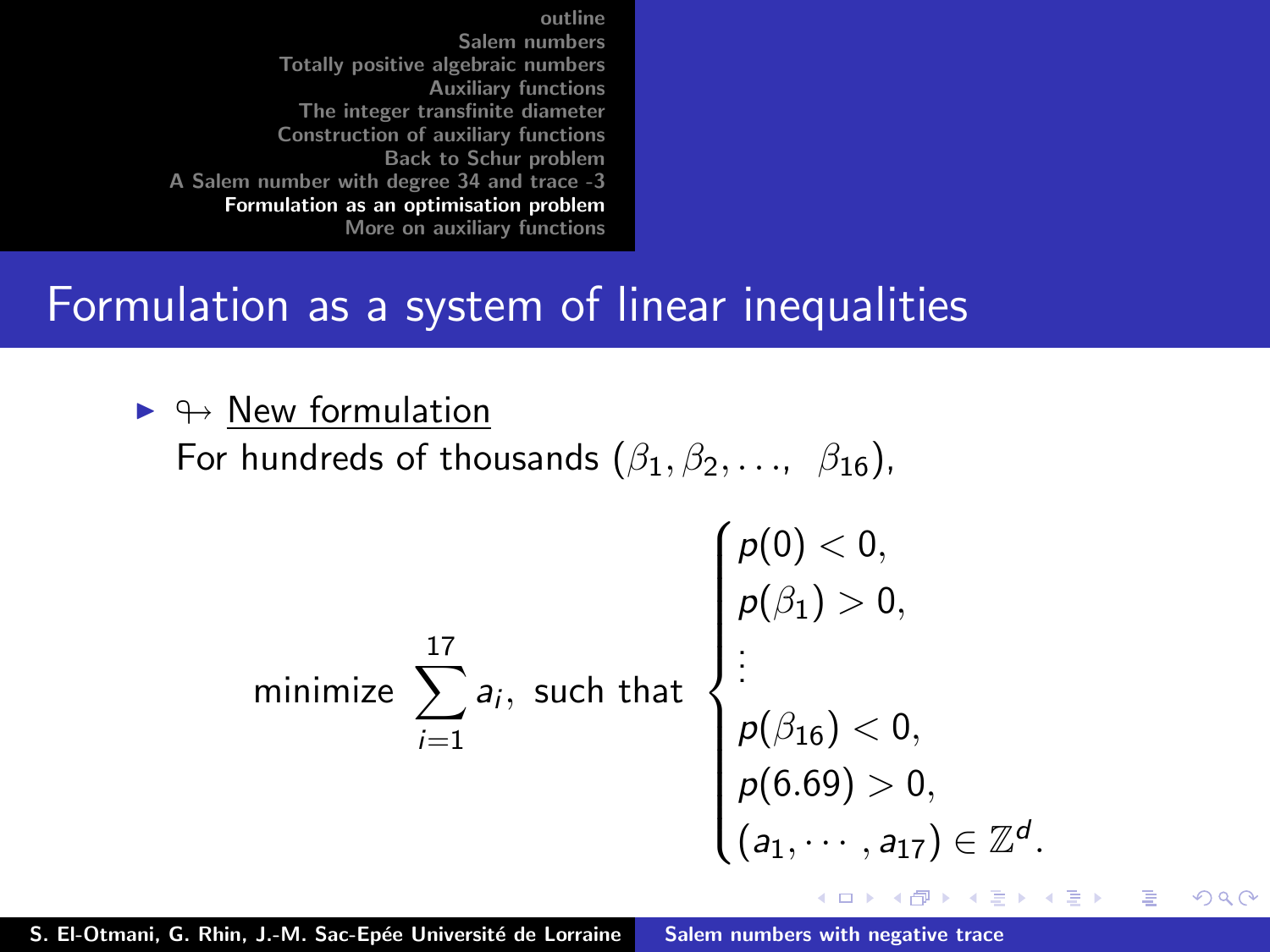### Formulation as a system of linear inequalities

 $\triangleright$  The linear expression we wish to minimize is not very important since we only want to find feasible integers  $a_1, \ldots, a_{17}$  which satisfy the linear inequality constraints.

イロメ イタメ イラメ

i al T≣ira

 $\Omega$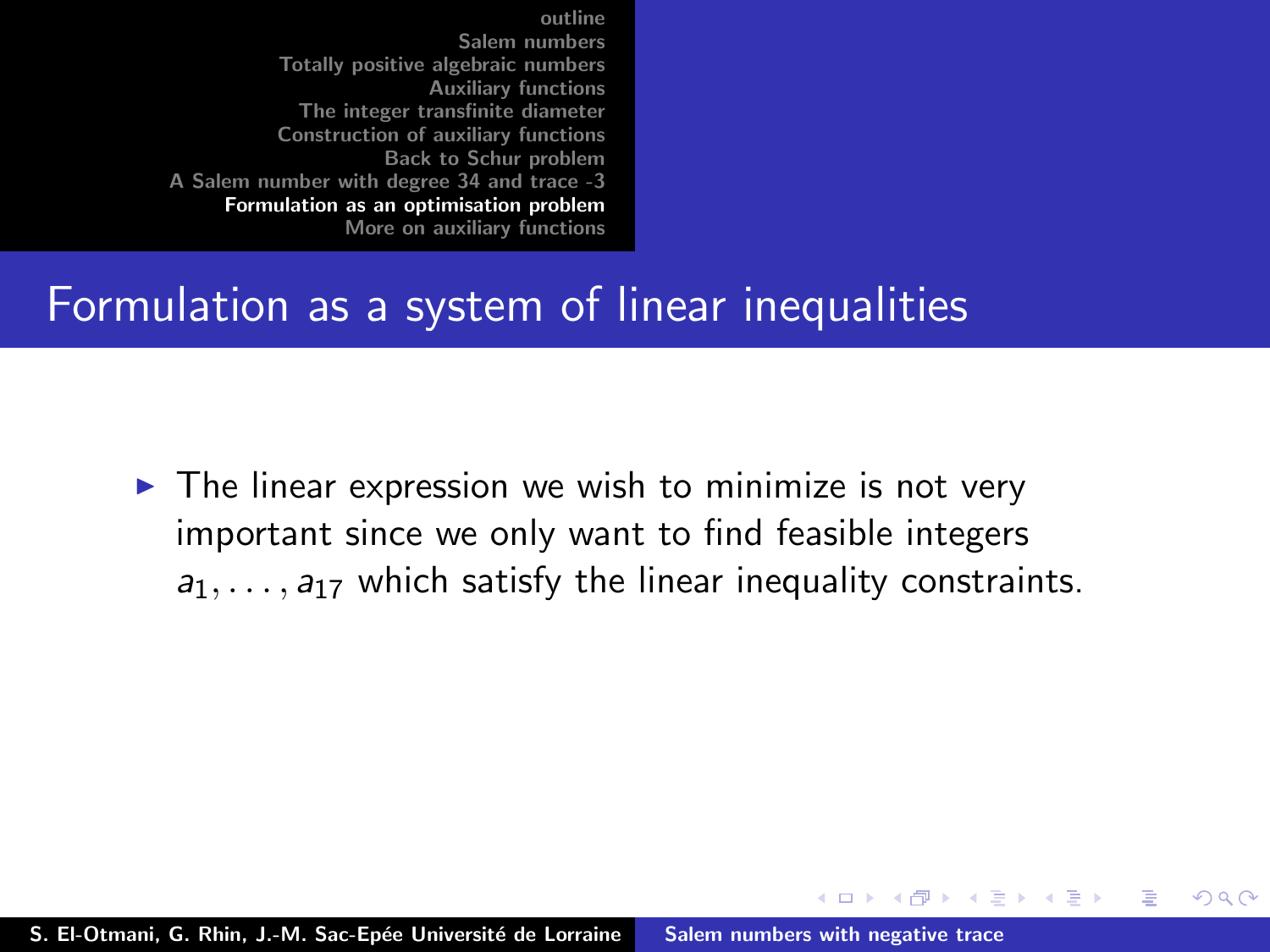### Formulation as a system of linear inequalities

 $\triangleright$  The linear expression we wish to minimize is not very important since we only want to find feasible integers  $a_1, \ldots, a_{17}$  which satisfy the linear inequality constraints.

 $4.11 \times 4.60 \times 4.72 \times$ 

へのへ

Almost all vectors of  $\beta_i^{'s}$  give nothing!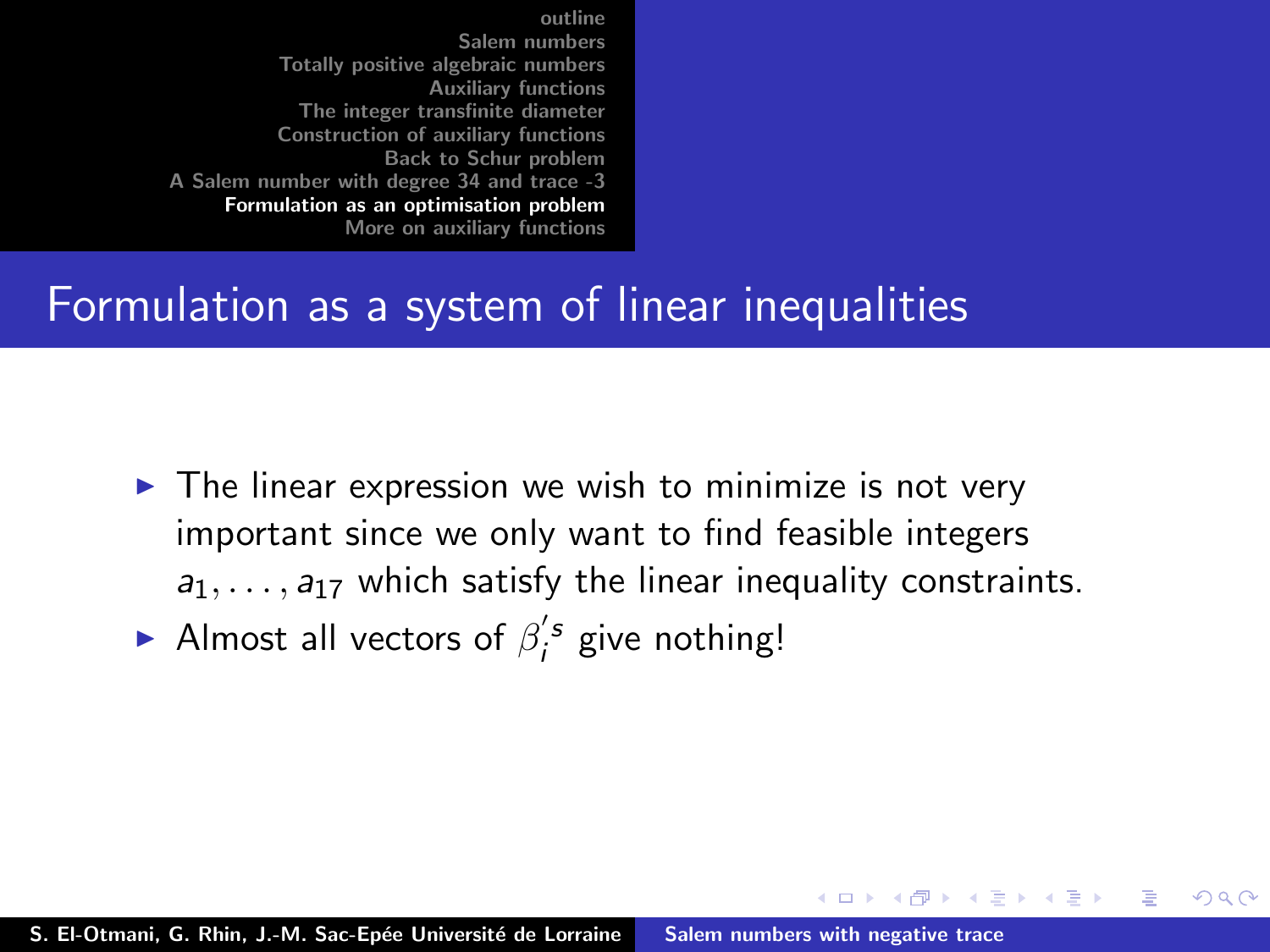## Formulation as a system of linear inequalities

 $\triangleright$  The linear expression we wish to minimize is not very important since we only want to find feasible integers  $a_1, \ldots, a_{17}$  which satisfy the linear inequality constraints.

 $4.11 \times 4.60 \times 4.72 \times$ 

- Almost all vectors of  $\beta_i^{'s}$  give nothing!
- $\blacktriangleright$  "Find a needle in a haystack"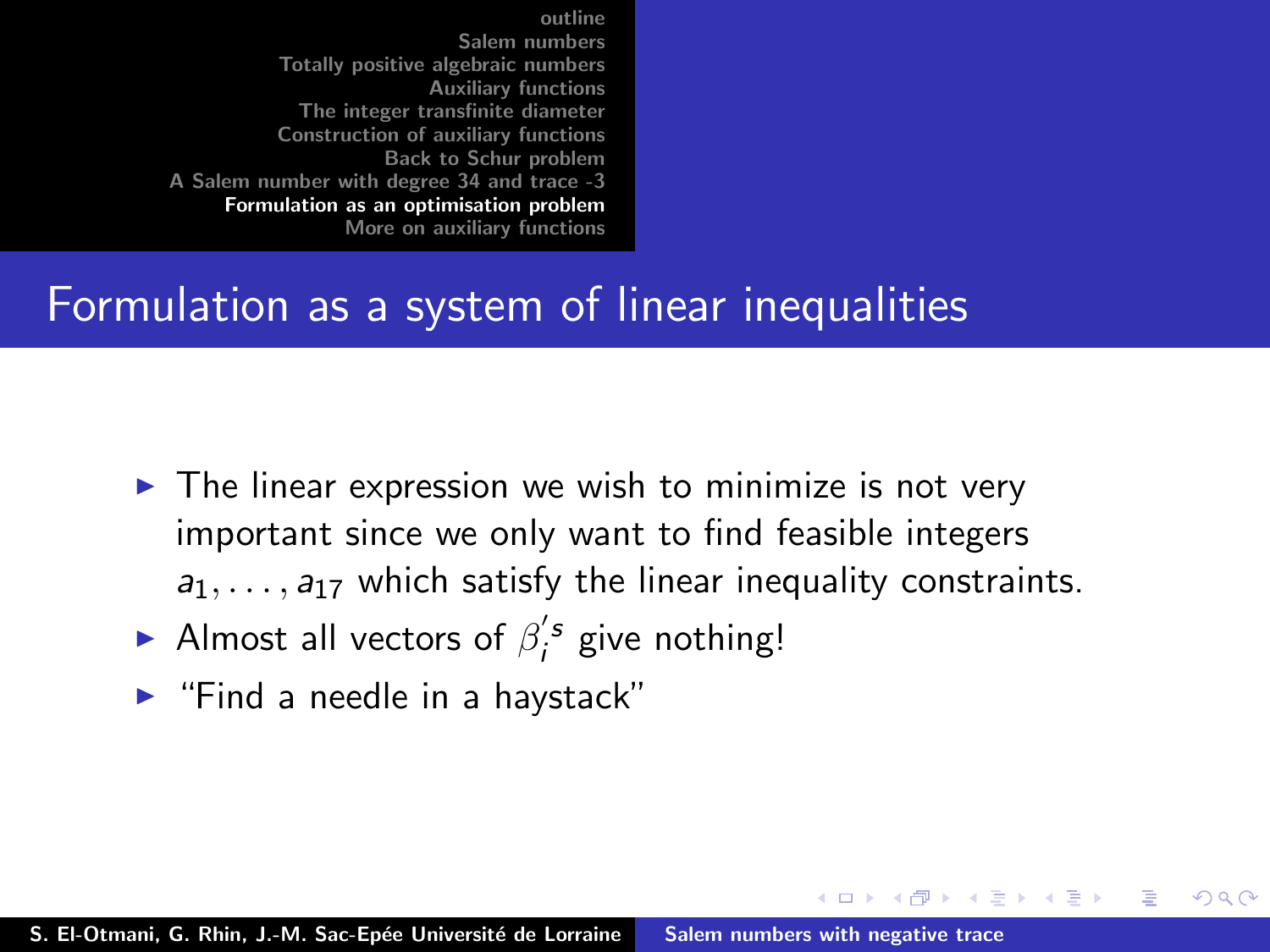## Formulation as a system of linear inequalities

 $\triangleright$  The linear expression we wish to minimize is not very important since we only want to find feasible integers  $a_1, \ldots, a_{17}$  which satisfy the linear inequality constraints.

 $4.11 \times 4.60 \times 4.72 \times$ 

- Almost all vectors of  $\beta_i^{'s}$  give nothing!
- $\blacktriangleright$  "Find a needle in a haystack"
- $\blacktriangleright$  "Trouver une aiguille dans une botte de foin"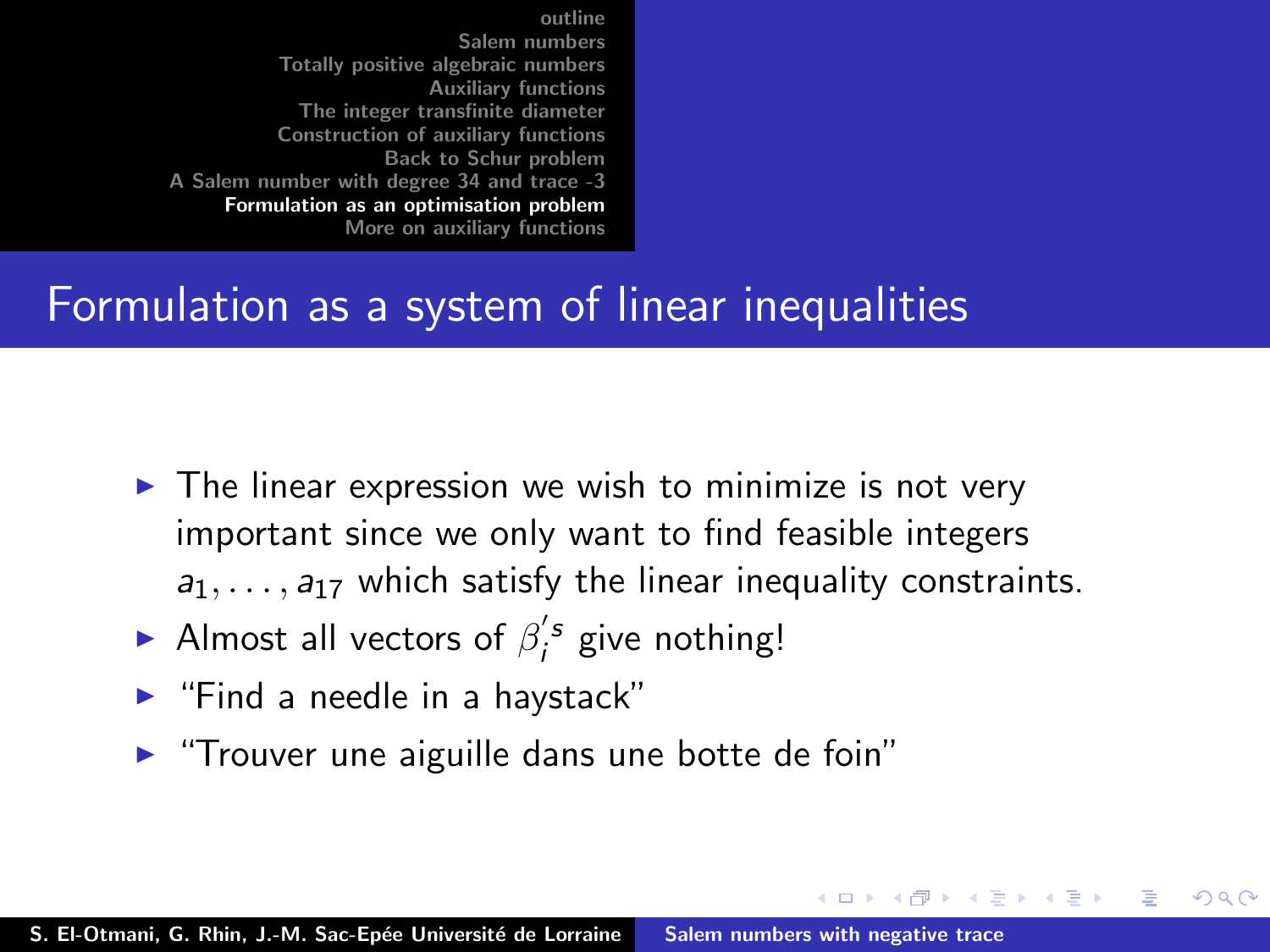#### The result

 $\triangleright x^{17} - 31x^{16} + 433x^{15} - 3608x^{14} + 20013x^{13} - 78079x^{12} +$  $220717x^{11} - 458940x^{10} + 705459x^9 - 799257x^8 + 660596x^7 391294x^6 + 161786x^5 - 44982x^4 + 7979x^3 - 837x^2 + 46x - 1$ 

 $2Q$ 

 $\left\{ \begin{array}{ccc} 1 & 0 & 0 \\ 0 & 1 & 0 \end{array} \right\}$  ,  $\left\{ \begin{array}{ccc} -1 & 0 & 0 \\ 0 & 0 & 0 \end{array} \right\}$ 

**ALCOHOL:**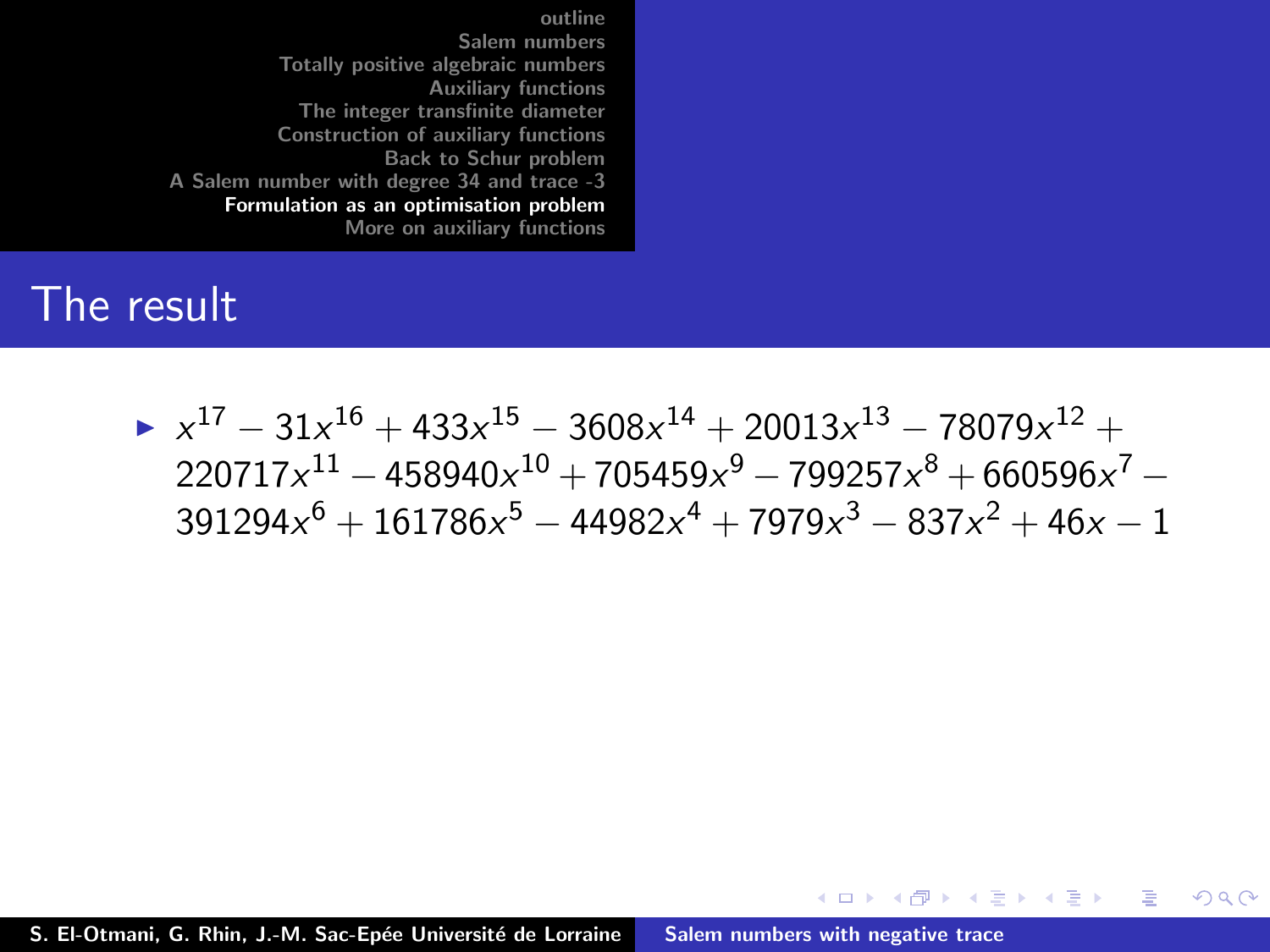#### The result

 $\triangleright x^{17} - 31x^{16} + 433x^{15} - 3608x^{14} + 20013x^{13} - 78079x^{12} +$  $220717x^{11} - 458940x^{10} + 705459x^9 - 799257x^8 + 660596x^7 391294x^6 + 161786x^5 - 44982x^4 + 7979x^3 - 837x^2 + 46x - 1$ 

 $2Q$ 

 $\left\{ \begin{array}{ccc} 1 & 0 & 0 \\ 0 & 1 & 0 \end{array} \right\}$  ,  $\left\{ \begin{array}{ccc} -1 & 0 & 0 \\ 0 & 0 & 0 \end{array} \right\}$ 

na ⊞is

 $\blacktriangleright$  The Salem number is  $\tau = 2.7616448085...$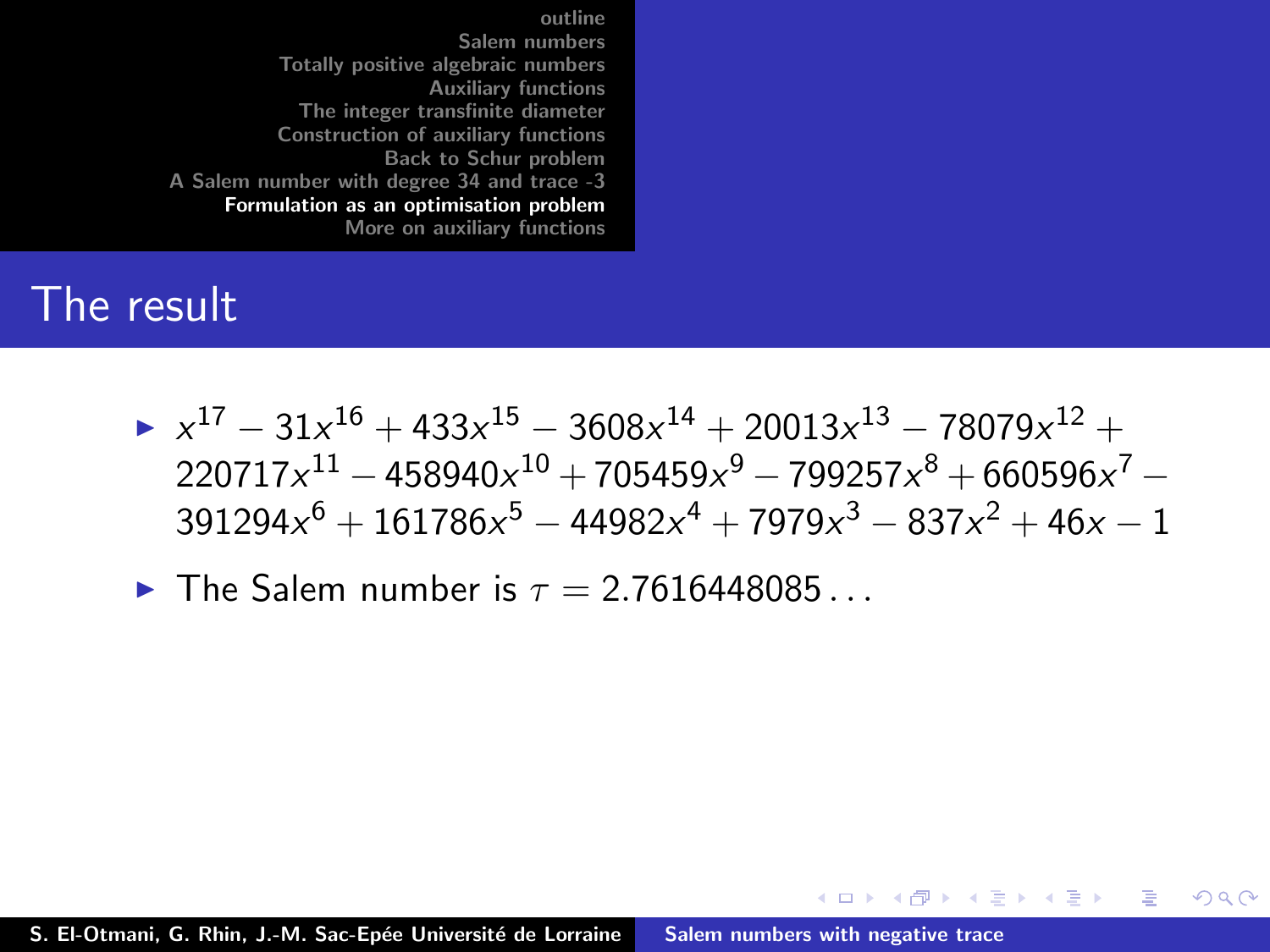#### <span id="page-44-0"></span>The result

- $\triangleright x^{17} 31x^{16} + 433x^{15} 3608x^{14} + 20013x^{13} 78079x^{12} +$  $220717x^{11} - 458940x^{10} + 705459x^9 - 799257x^8 + 660596x^7 391294x^6 + 161786x^5 - 44982x^4 + 7979x^3 - 837x^2 + 46x - 1$
- $\blacktriangleright$  The Salem number is  $\tau = 2.7616448085$

 $\blacktriangleright$   $z^{34} + 3z^{33} + 2z^{32} - 10z^{31} - 40z^{30} - 89z^{29} - 149z^{28} - 208z^{27} 257z^{26} - 293z^{25} - 315z^{24} - 322z^{23} - 311z^{22} - 281z^{21} 237z^{20} - 191z^{19} - 156z^{18} - 143z^{17} - 156z^{16} - 191z^{15} 237z^{14} - 281z^{13} - 311z^{12} - 322z^{11} - 315z^{10} - 293z^9 257z^8 - 208z^7 - 149z^6 - 89z^5 - 40z^4 - 10z^3 + 2z^2 + 3z + 1.$ 

K ロ ▶ K @ ▶ K ミ ▶ K ミ ▶ │ 듣

 $2Q$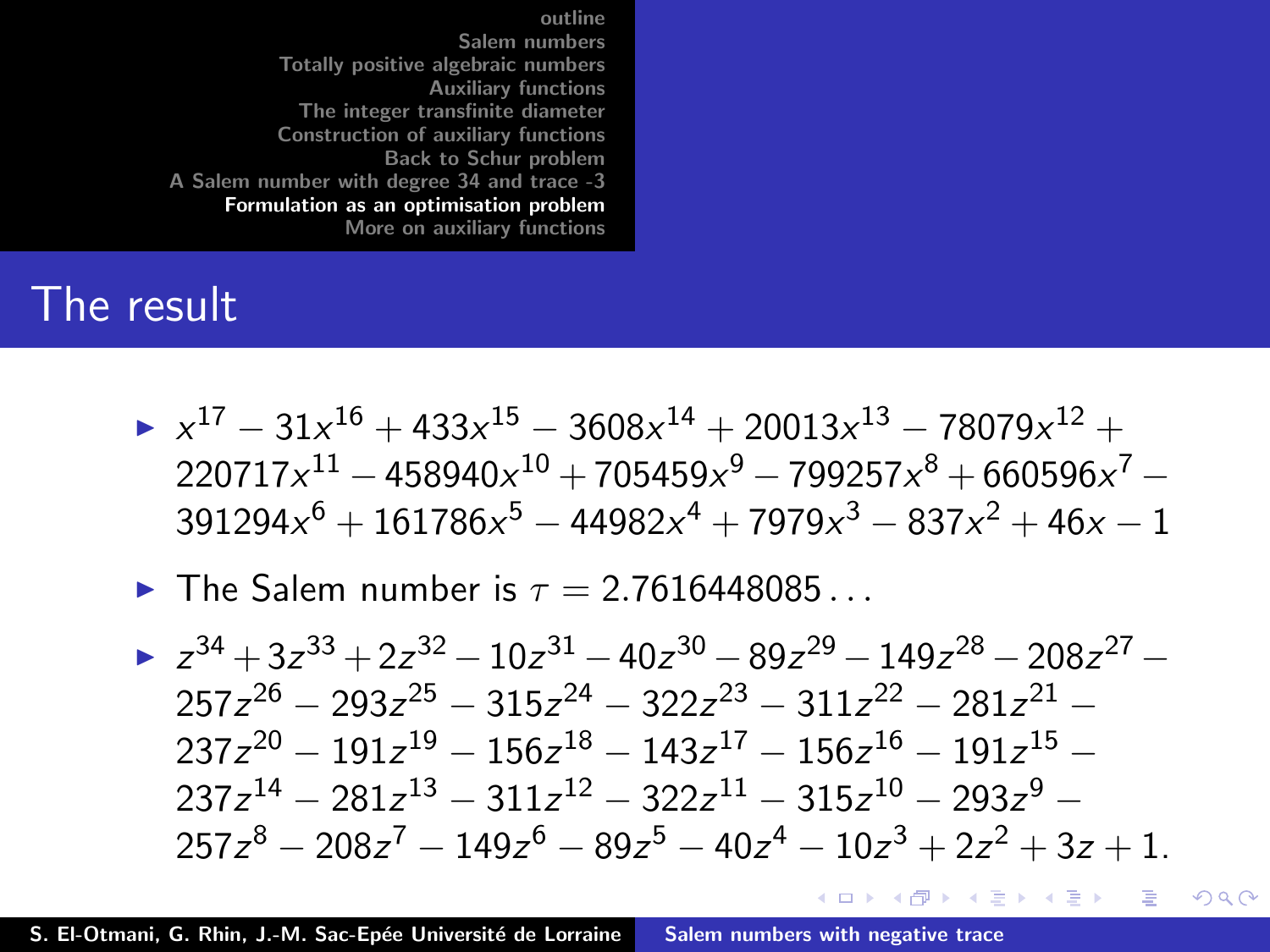#### More auxiliary functions

#### $\triangleright$   $x \to \log(\max(1, x))$  :  $M(\alpha)$  is the Mahler measure of  $\alpha$ .

K ロ ⊁ K 倒 ≯ K ミ ⊁ K ミ ≯

 $2Q$ 

扂

S. El-Otmani, G. Rhin, J.-M. Sac-Epée Université de Lorraine [Salem numbers with negative trace](#page-0-0)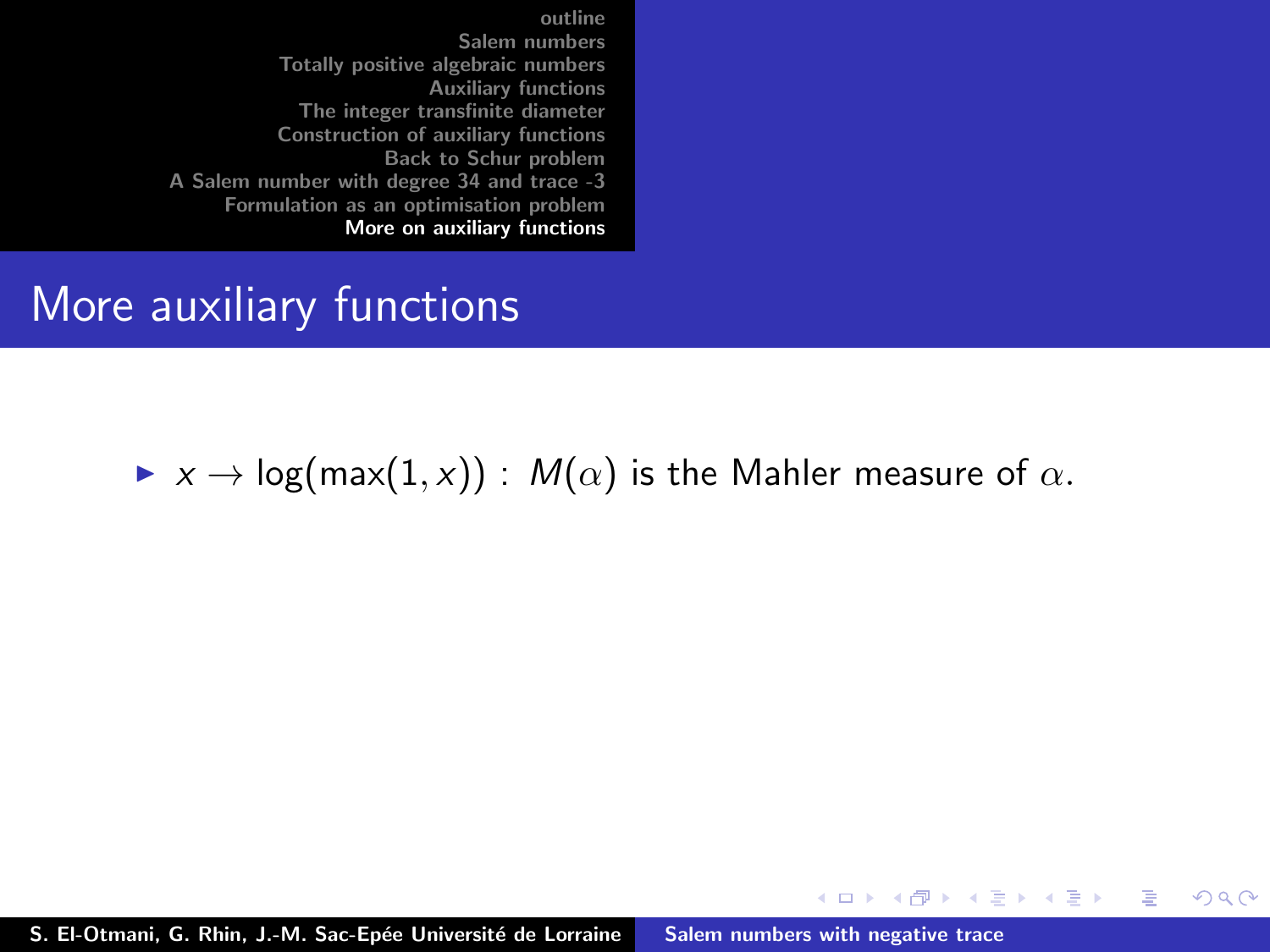### <span id="page-46-0"></span>More auxiliary functions

 $\triangleright$   $x \to \log(\max(1, x))$  :  $M(\alpha)$  is the Mahler measure of  $\alpha$ .

イロト イ押 トイモト イモト

 $2Q$ 

后

 $\triangleright$   $x \to \log(1+x)$ :  $L(\alpha)$  is the absolute length of  $\alpha$ .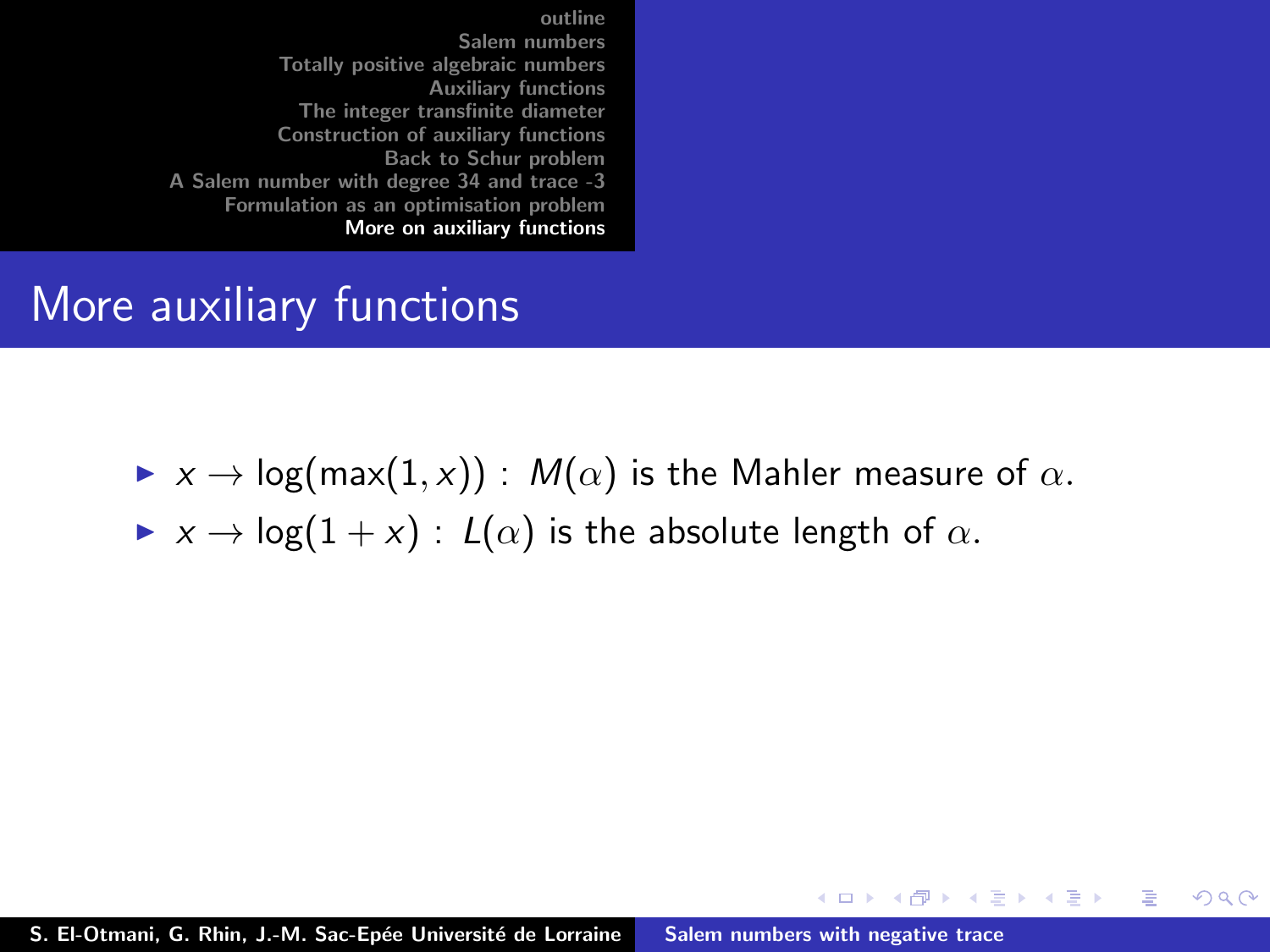## More auxiliary functions

- $\triangleright$   $x \to \log(\max(1, x))$ :  $M(\alpha)$  is the Mahler measure of  $\alpha$ .
- $\triangleright$   $x \to \log(1+x)$ :  $L(\alpha)$  is the absolute length of  $\alpha$ .
- $\blacktriangleright$   $L(\alpha) > 2.365827...$  by Flammang(2013) with 88 polynomials, 1224 roots. This is close to the upper bound 2.373605 . . . deduced from Pritsker's result on integer transfinite diameter of [0, 1] by potential theory.

イロメ イ部メ イヨメ イヨメー